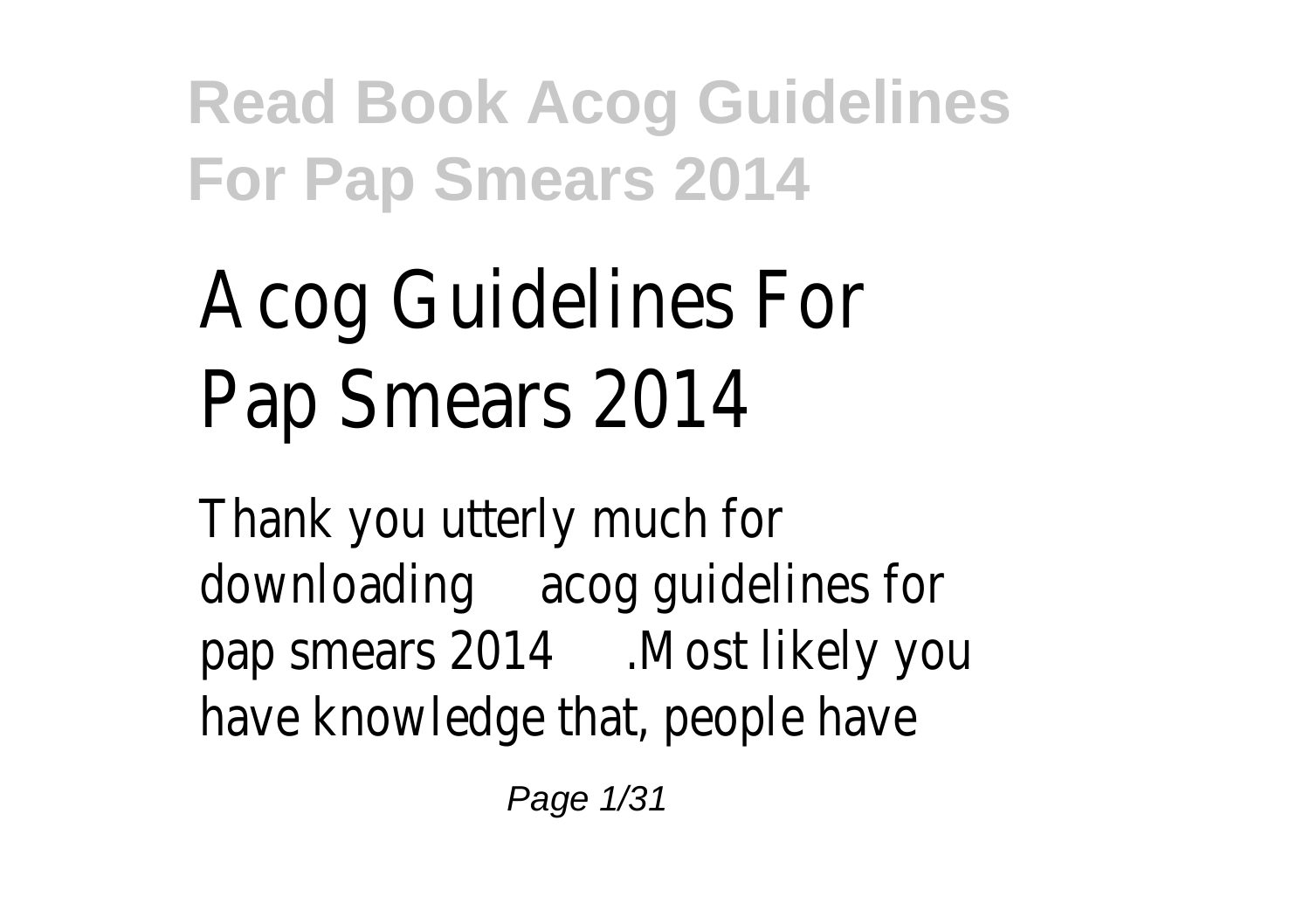look numerous period for the favorite books later this ac quidelines for pap smears 2014, b stop happening in harmf downloads.

Rather than enjoying a fine book soon as a mug of coffee in the Page 2/31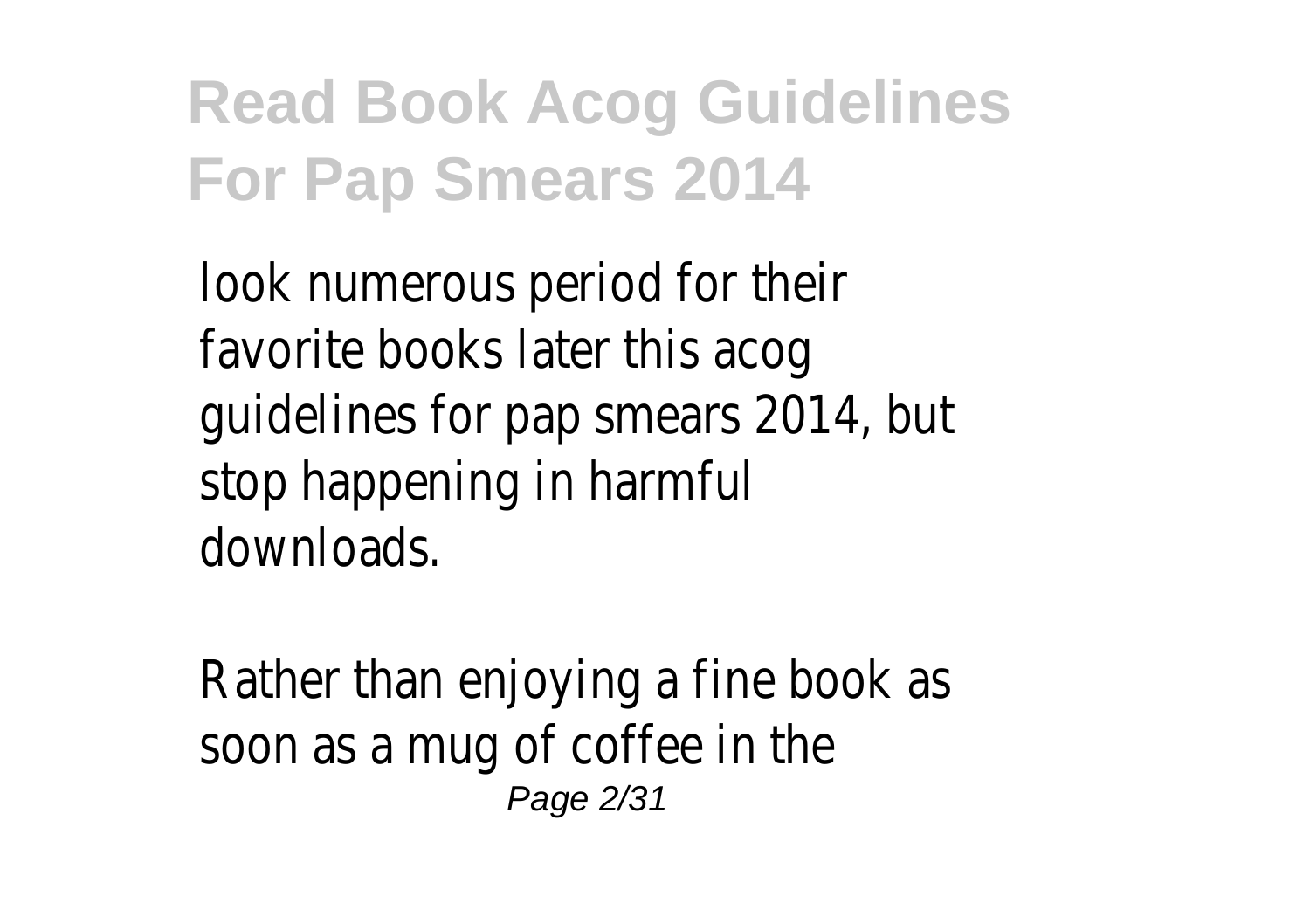afternoon, on the other hand the juggled next some harmful vir inside their computer cog guidelines for pap smears 2016 easy to get to in our digital library an online admission to it is set public correspondingly you can download it instantly. Our digital Page 3/31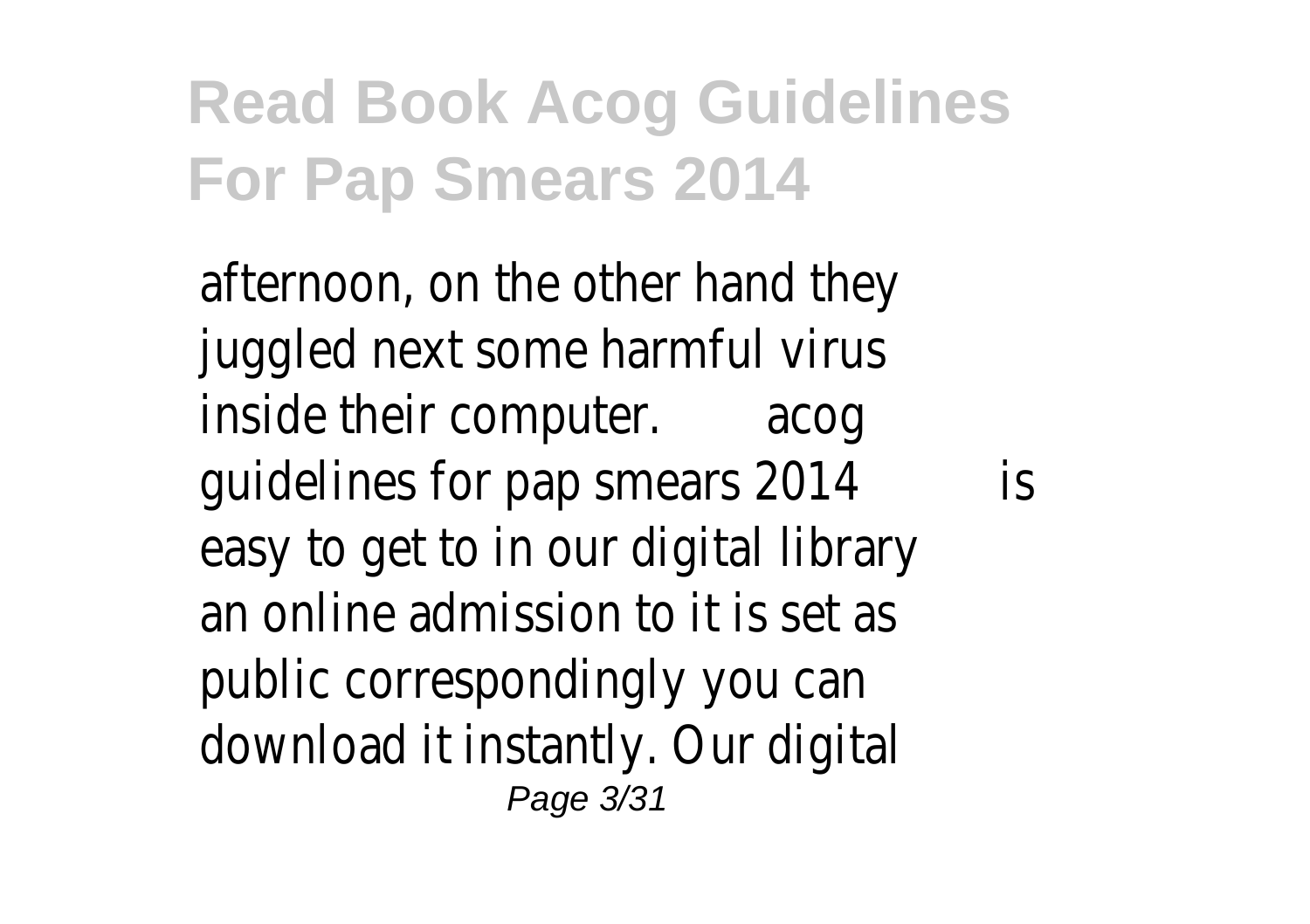library saves in combine countries, allowing you to get to most less latency epoch download any of our books taking into account this one. Merely said the acog guidelines for pap smear 2014 is universally compatiblefollowing any devices to rea Page 4/31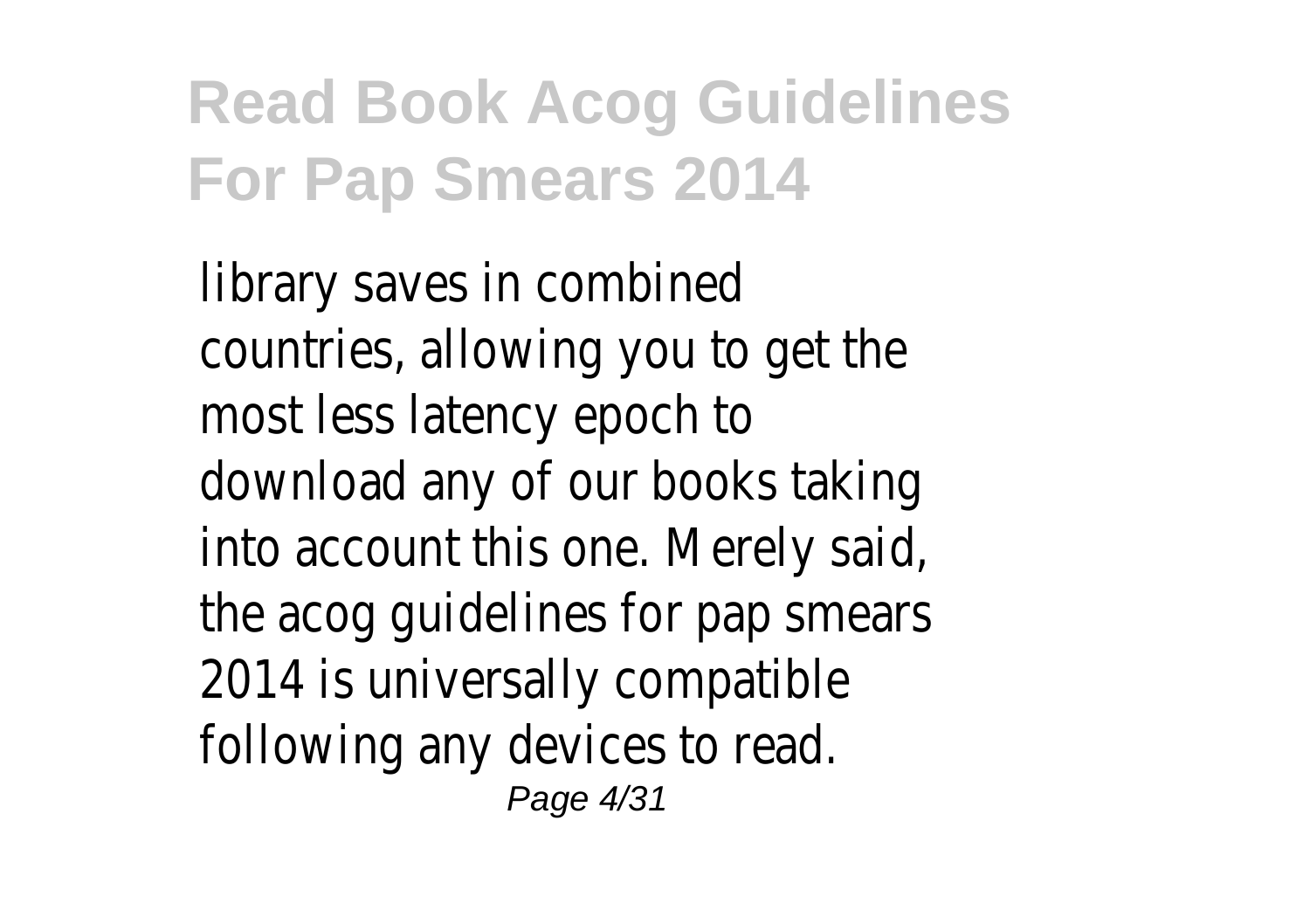eBooks Habit promises to feed your free eBooks addiction with multi posts every day that summarizes the free kindle books available. The free Kindle book listings include full description of the book as we as a photo of the cove Page 5/31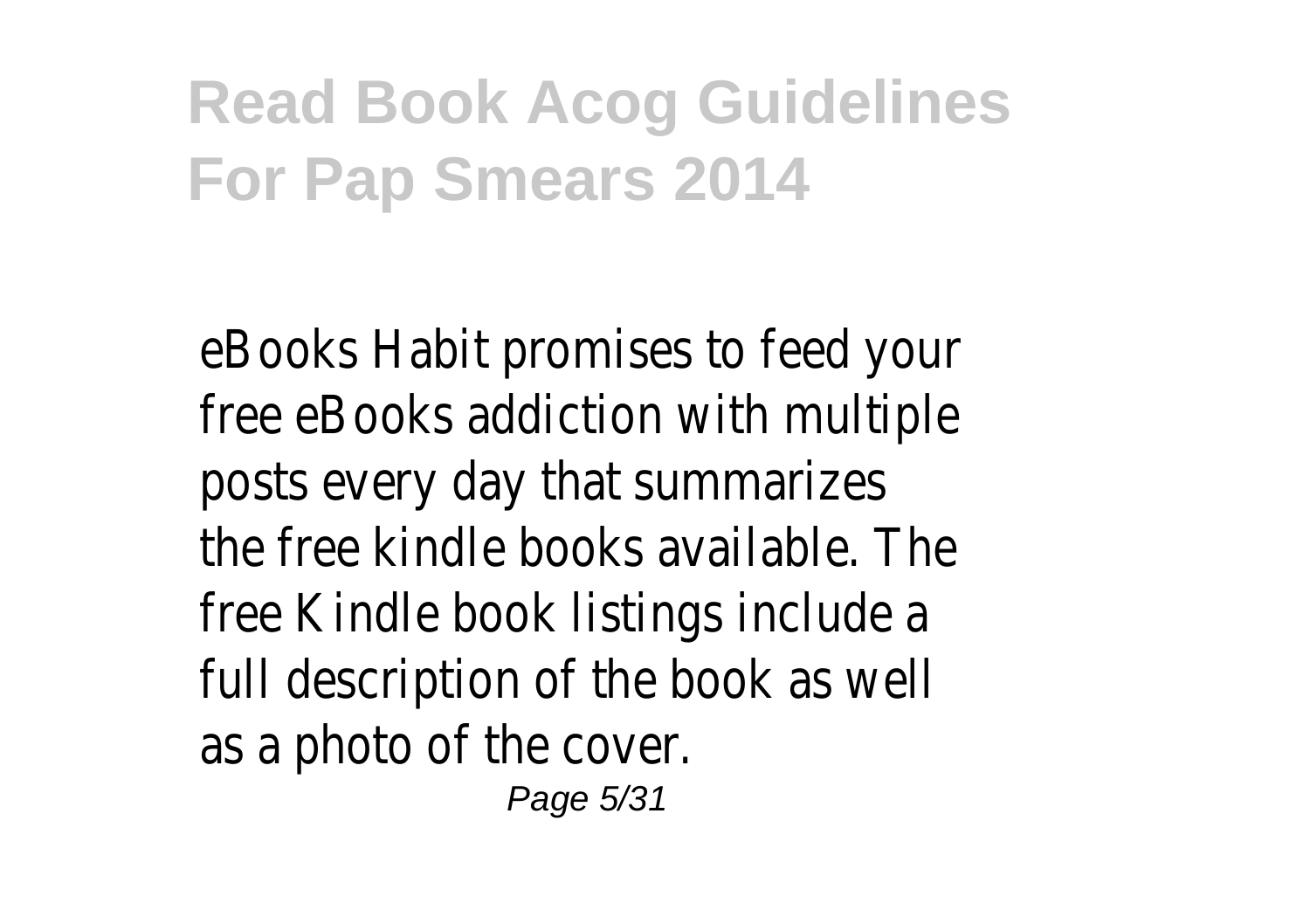#### 11.0 OBSTETRICS AND GYNECOLOGY The American College of Obstetricians and Gynecologis (ACOG) has developed new guidelines for the management abnormal cervical cytology and Page 6/31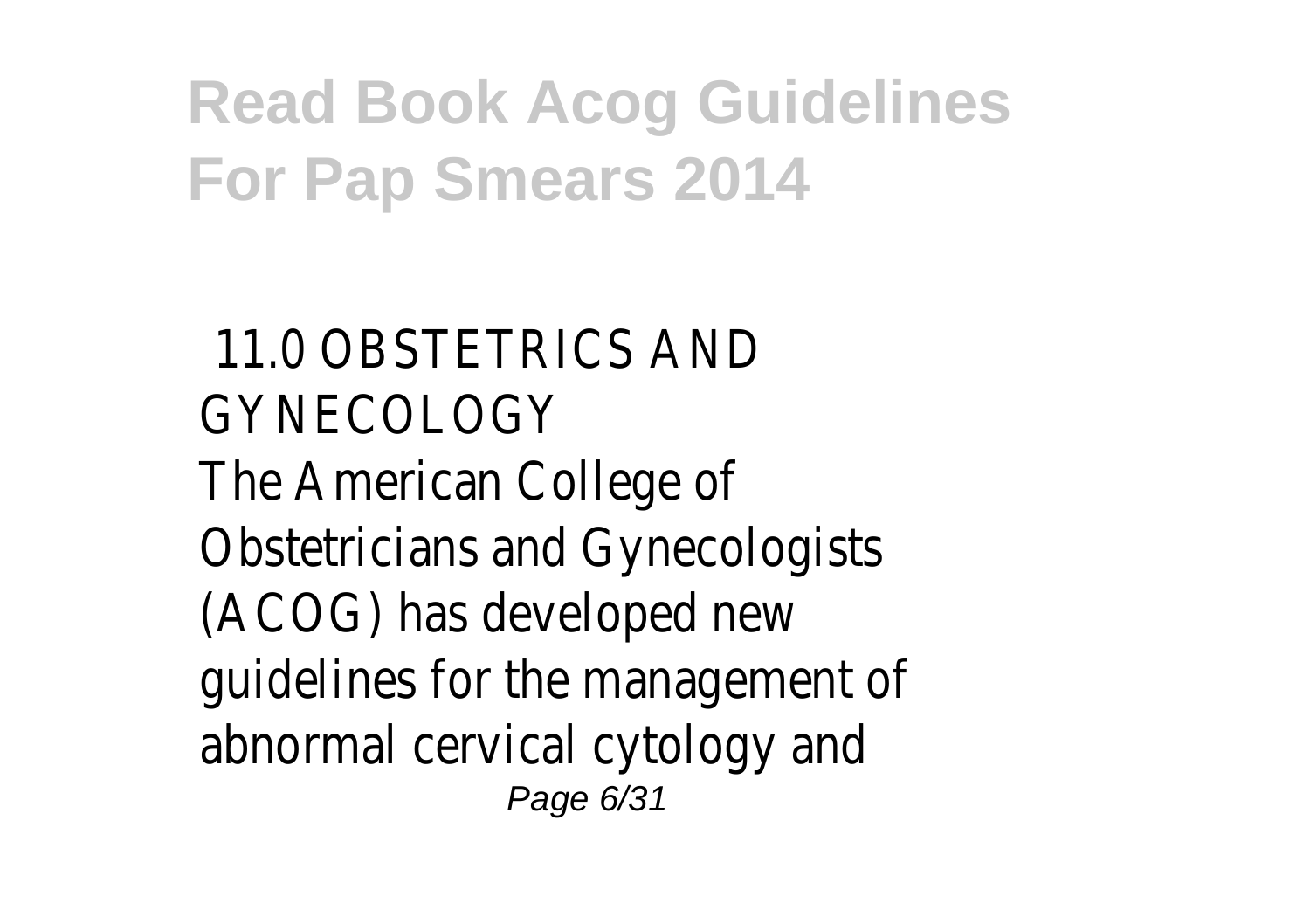histology. Because management some instances ...

Abnormal Cervical Cance Screening Test Results - ACO Women aged 30–65 years shou have a Pap test and an HPV test (o testing) every 5 years (preferred). Page 7/31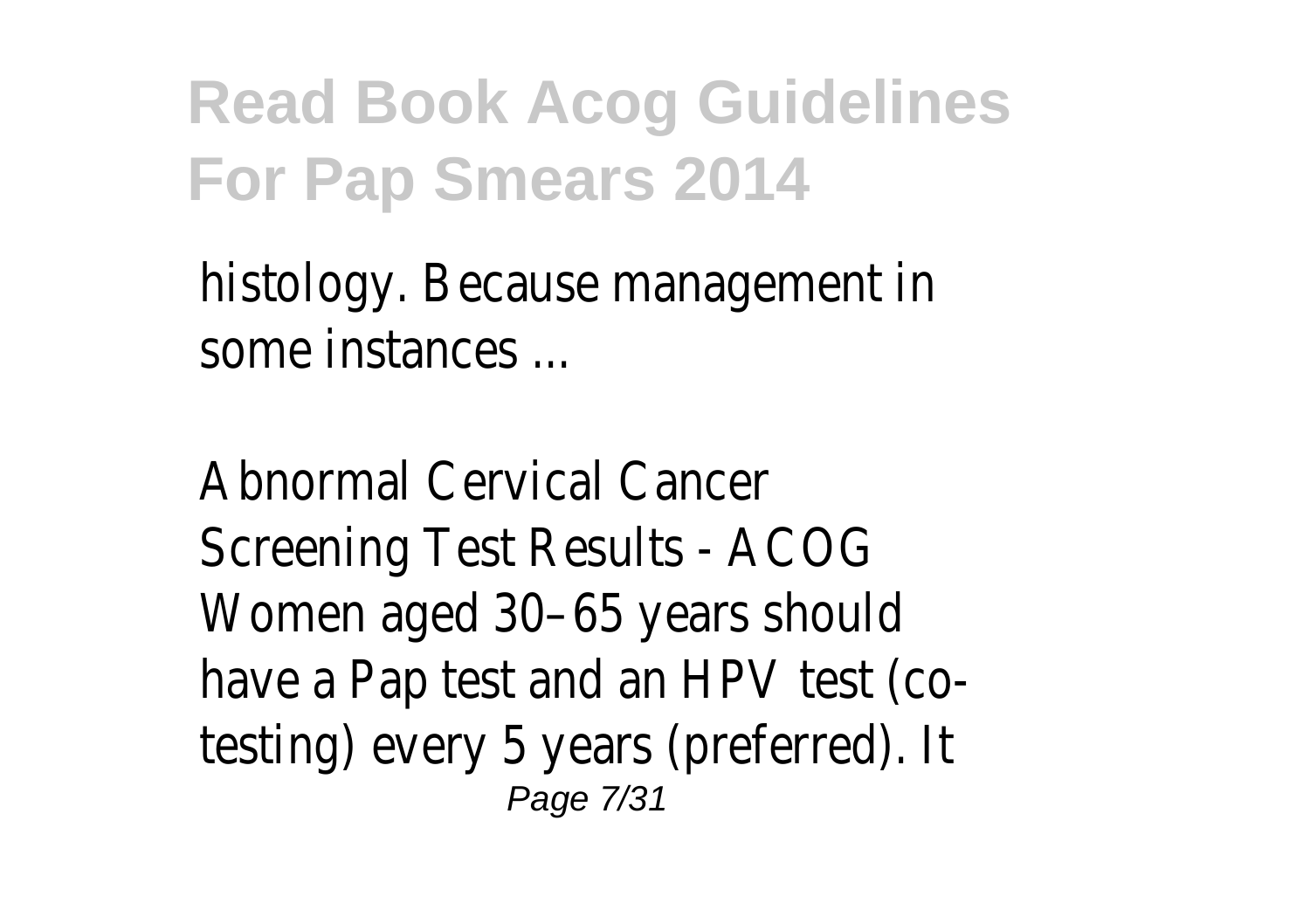also is acceptable to have a P test alone every 3 years. It also acceptable to have a Pap test ald every 3 years.

Practice Advisory: Cervical Cance Screening (Update) - ACO En español | New cervical canc Page 8/31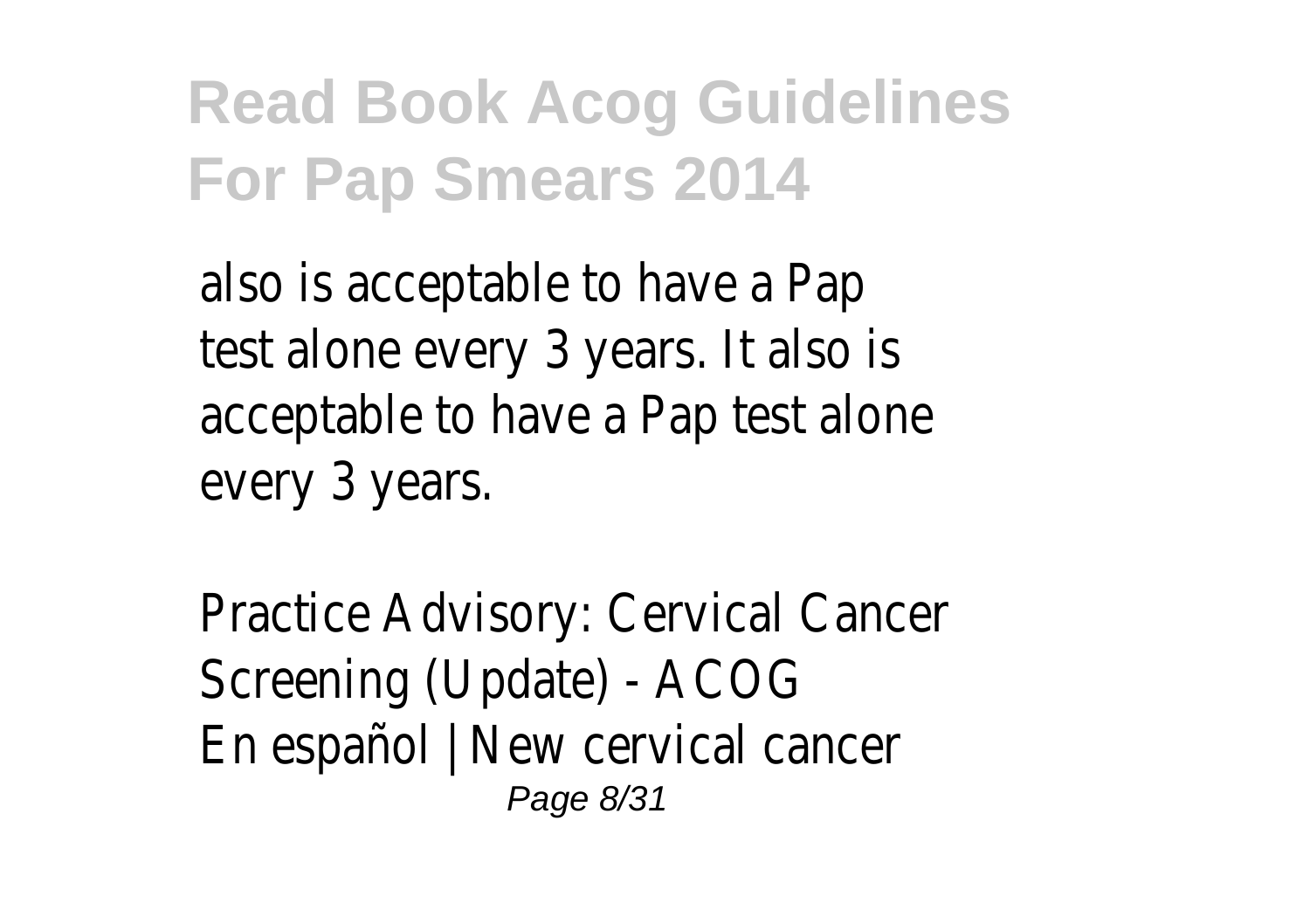screening quidelines announce this week by the influential U.S. Preventive Services Task Fore give women over 30 more choi when it comes to getting th regular Pap smear (or not getti it.). While quidelines from the ta force, the body that insurers tend Page 9/31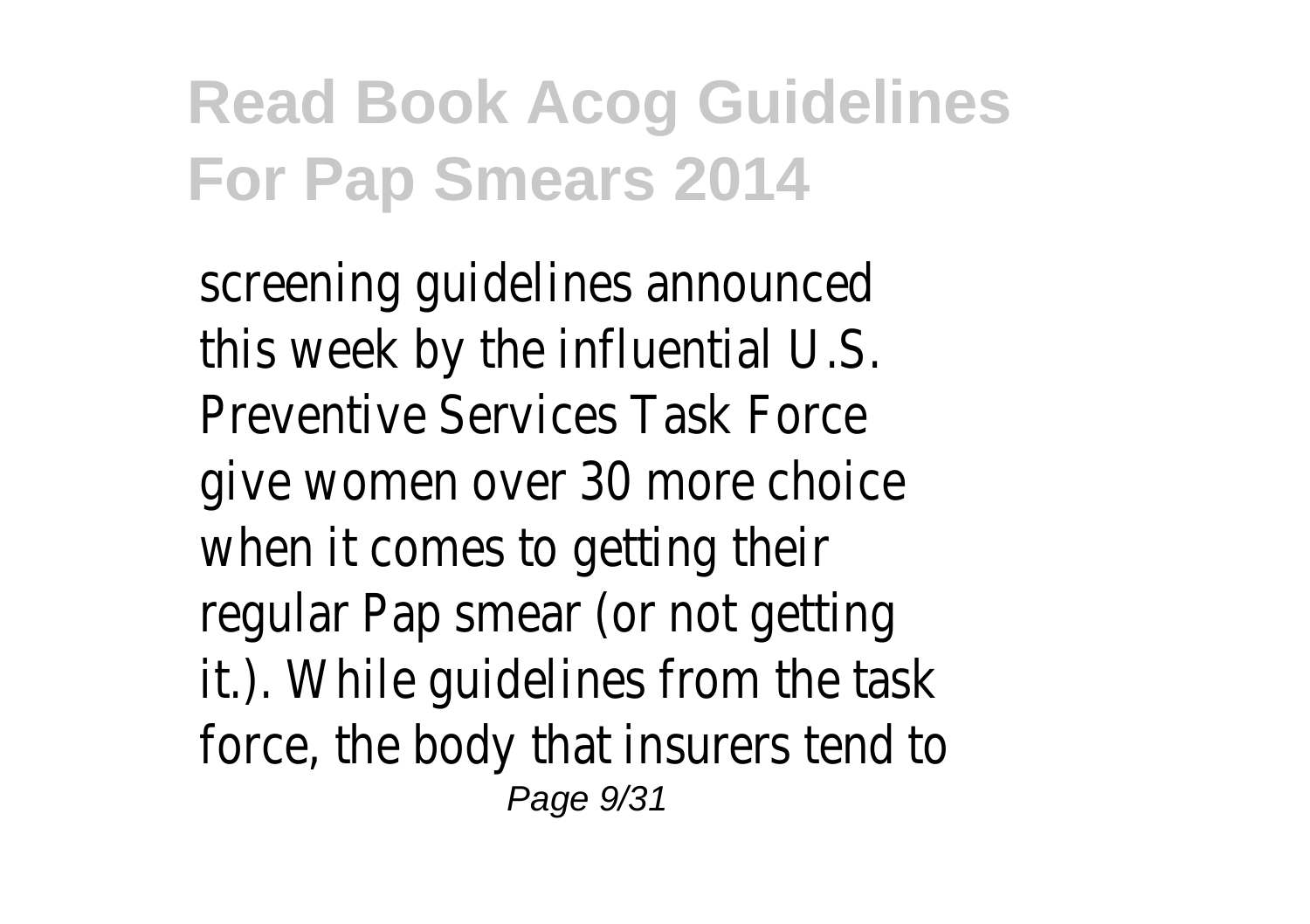follow when deciding whi procedures they are likely to cove don't rule out continuing to

Cervical Cancer Screening - ACC American College of Obstetricial and Gynecologists 409 12th Stre SW, Washington, DC 20024-2188 Page 10/31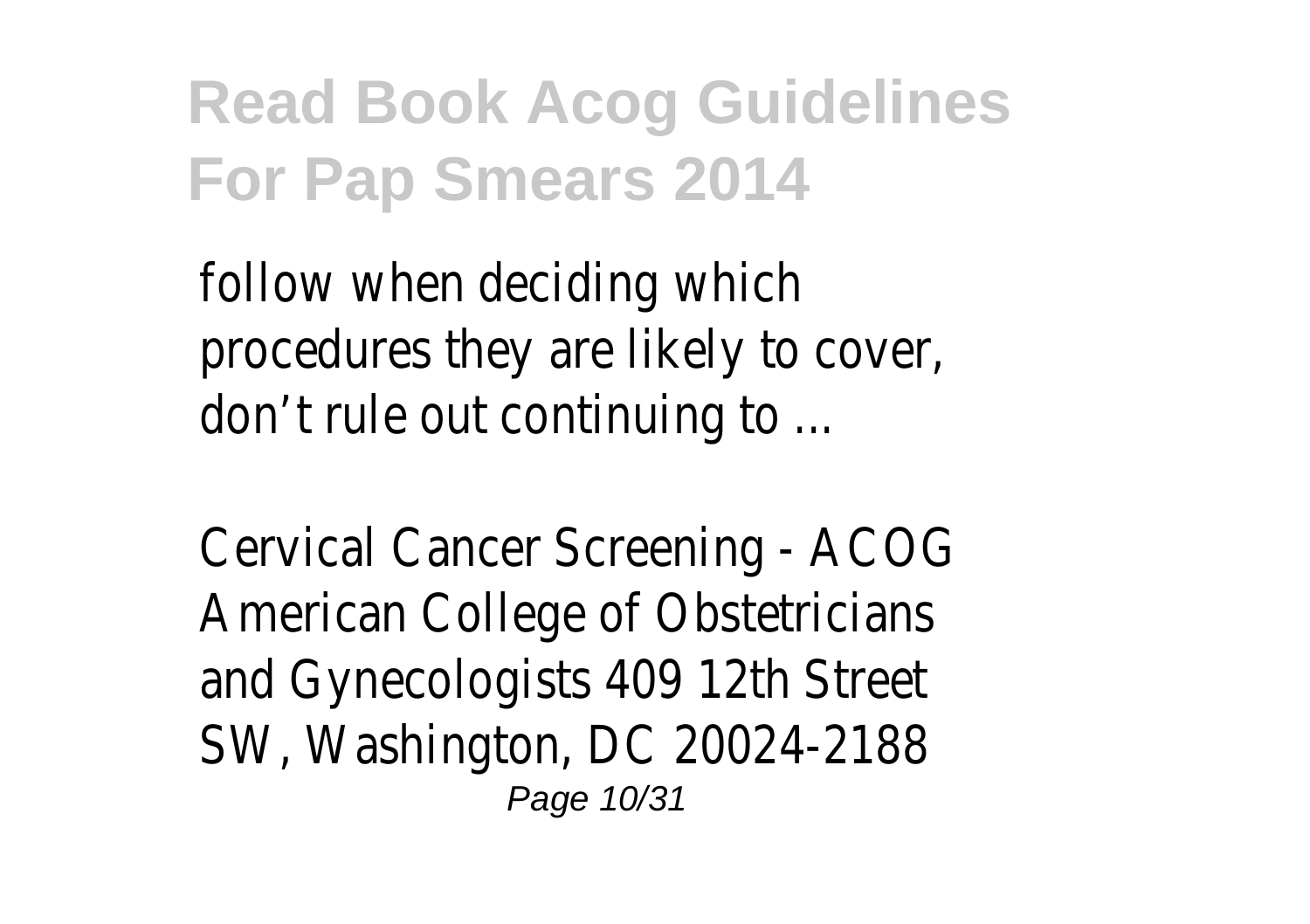Mailing Address: PO Box 96920 Washington, DC 20024-9998

Cervical Cancer Screenin (Infographic) - ACOG The ACOG pap smear quideline also recommend that women w weakened immune systems, shour Page 11/31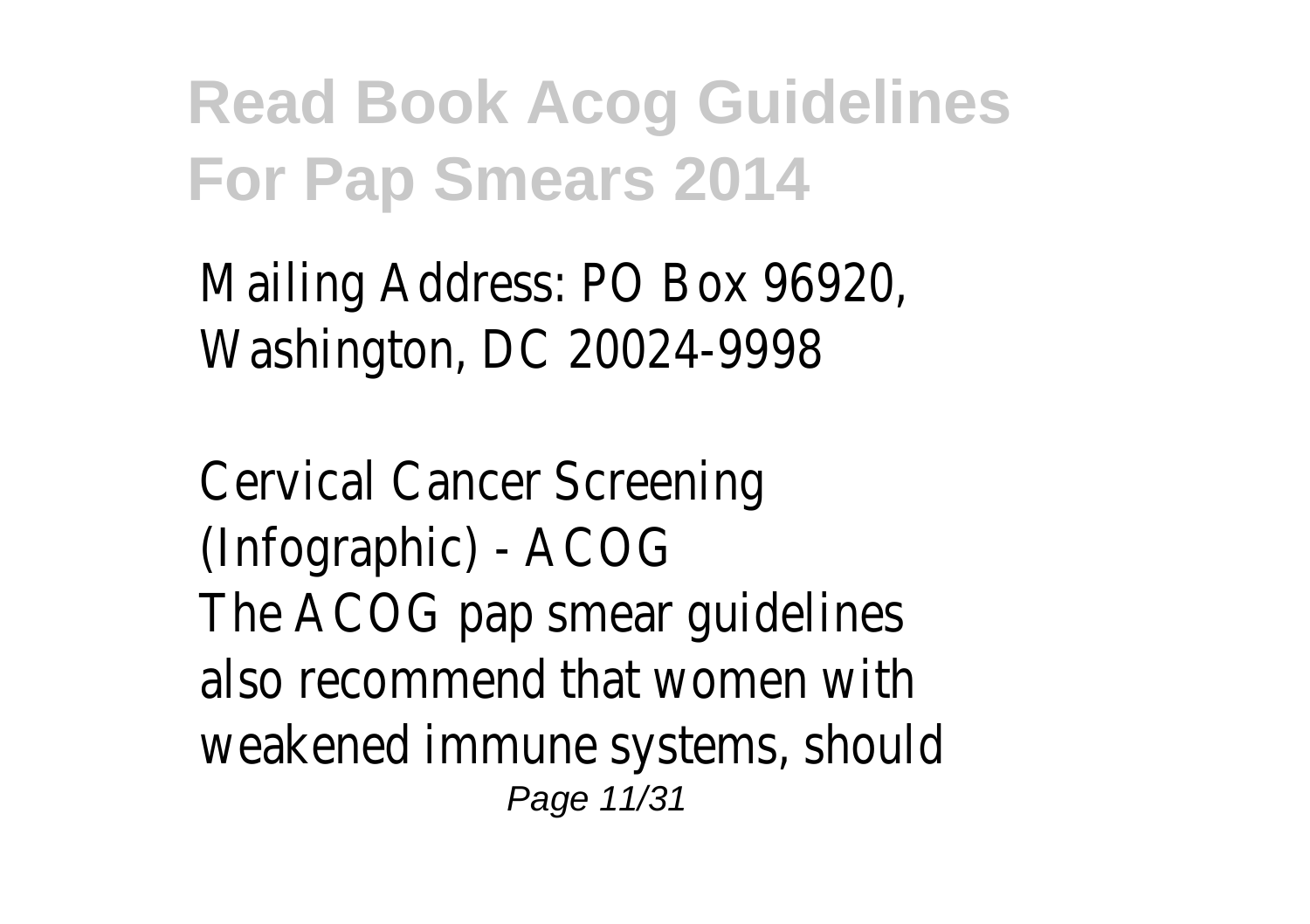have more frequent testing: have HIV, or undergoing chemothera will compromise the immun system and make a woman mo prone to disease. Also women who were exposed to diethylstilbest (DES) before birth should have the tests more frequent Page 12/31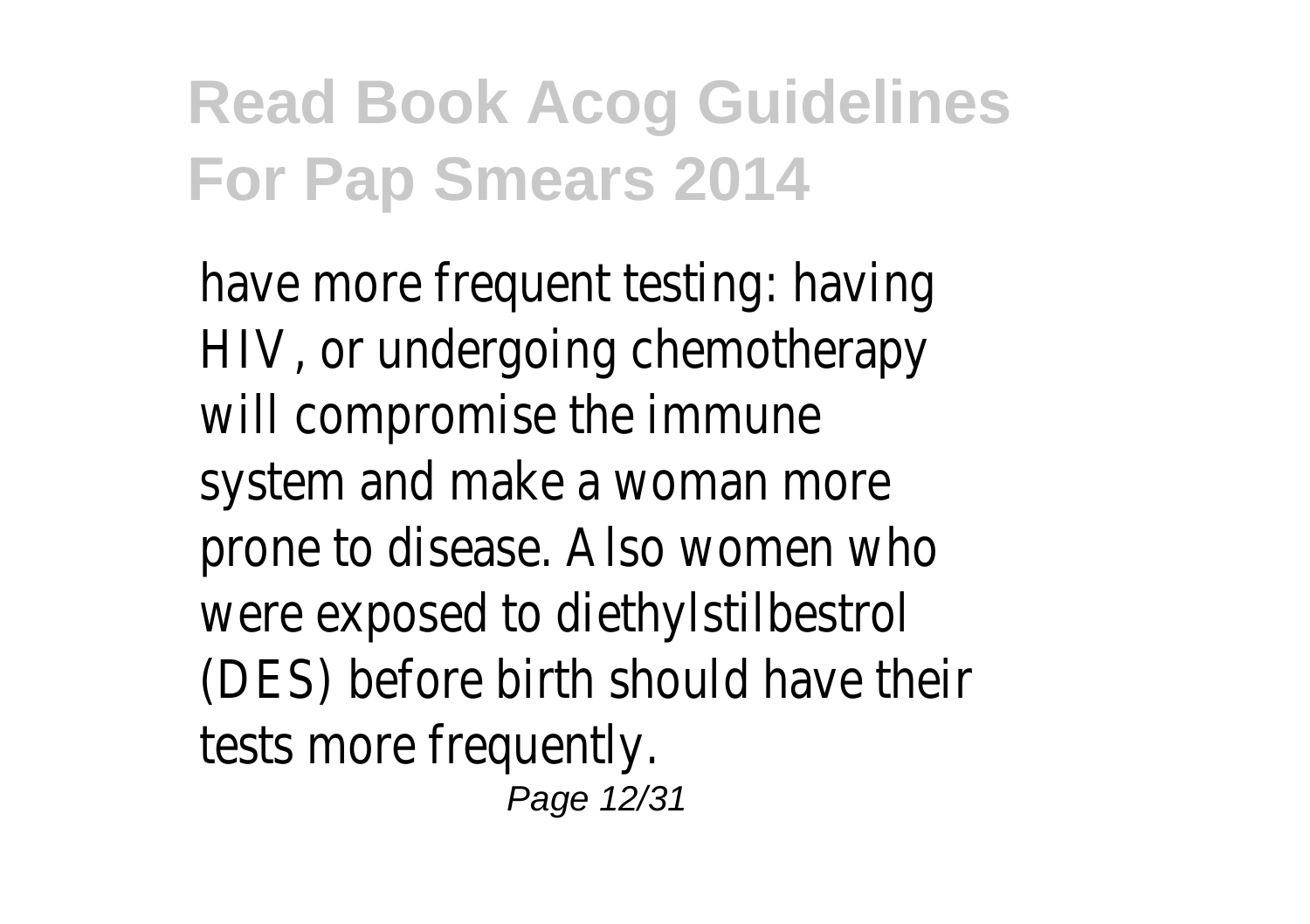ACOG Releases Guidelines for Managing Abnormal Cervical ... You should start getting Pap test at age 21. If your Pap test result normal, your doctor may tell y that you can wait three years u your next Pap test. If You Are 30 Page 13/31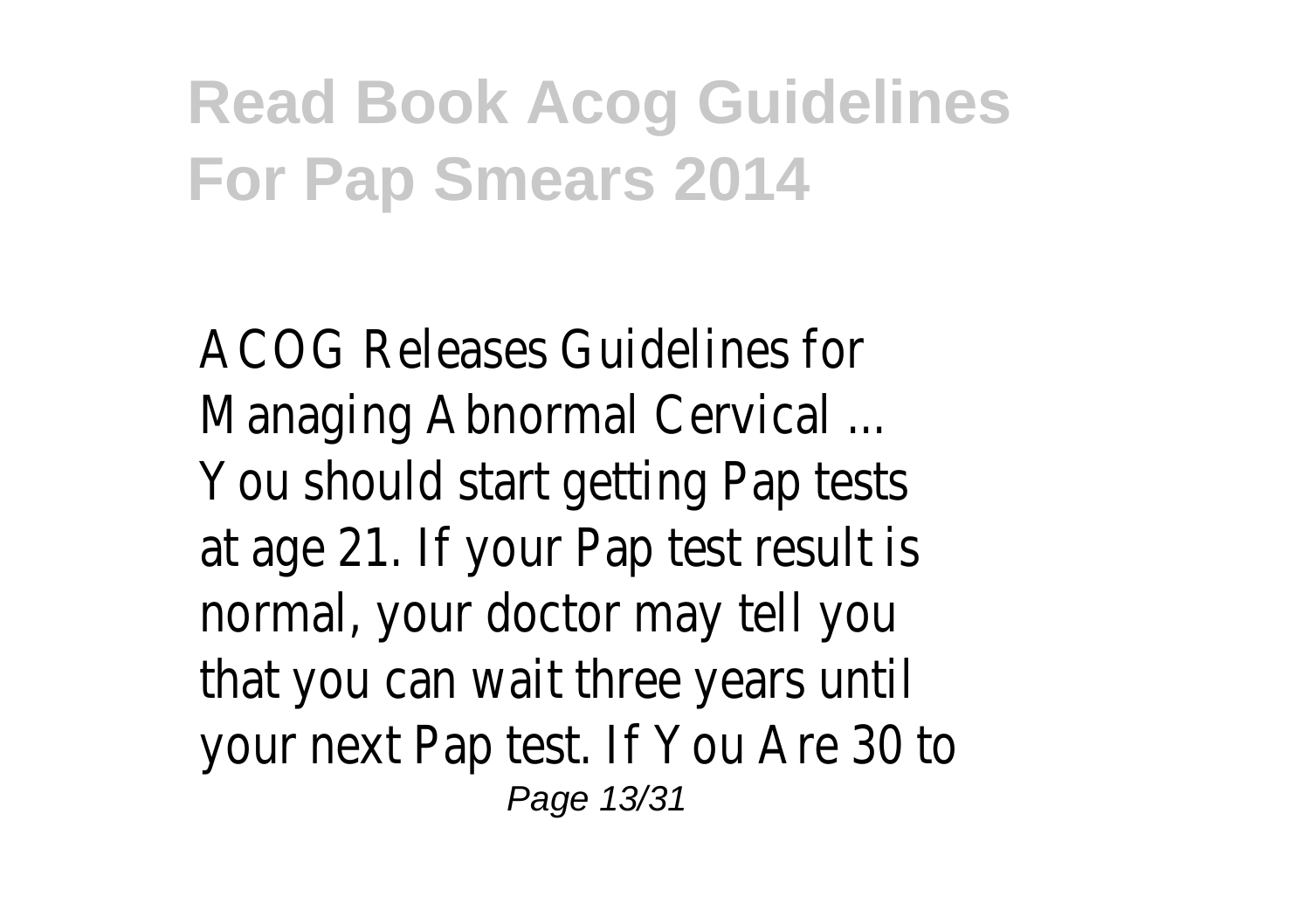65 Years Old

ACOG Pap Smear Guidelines Abnormal Pap Smear- Womens All ACOG references to HPV testing are for high-risk HPV testing or Tests for low-risk HPV should r be performed. f. Primary hrHP Page 14/31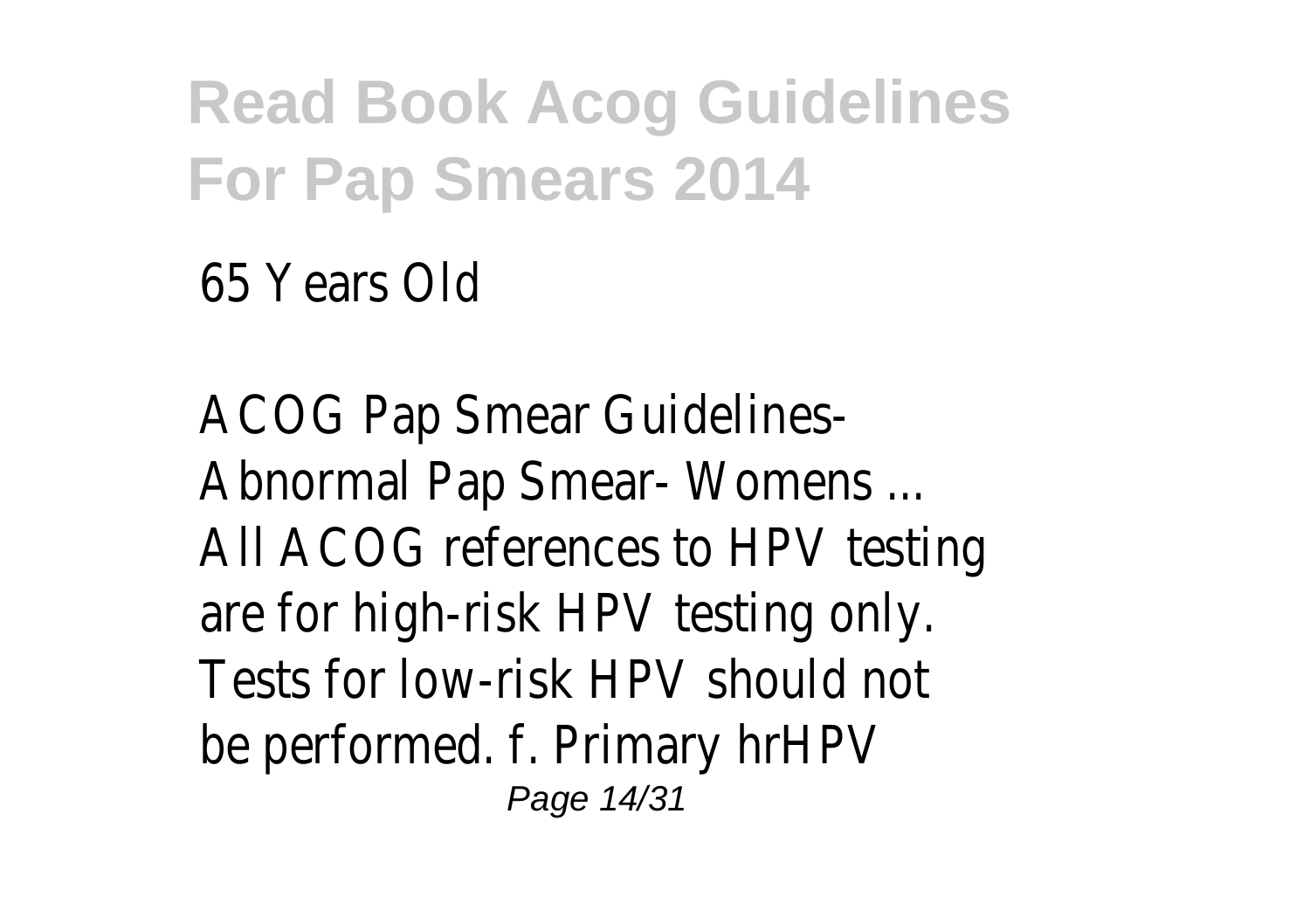testing is defined as a stand-alc test for cervical cancer screeni without concomitant cytold testing. It may be followed by other tests (like a ... Cervical Cancer Screening Guidelines for Average Risk Women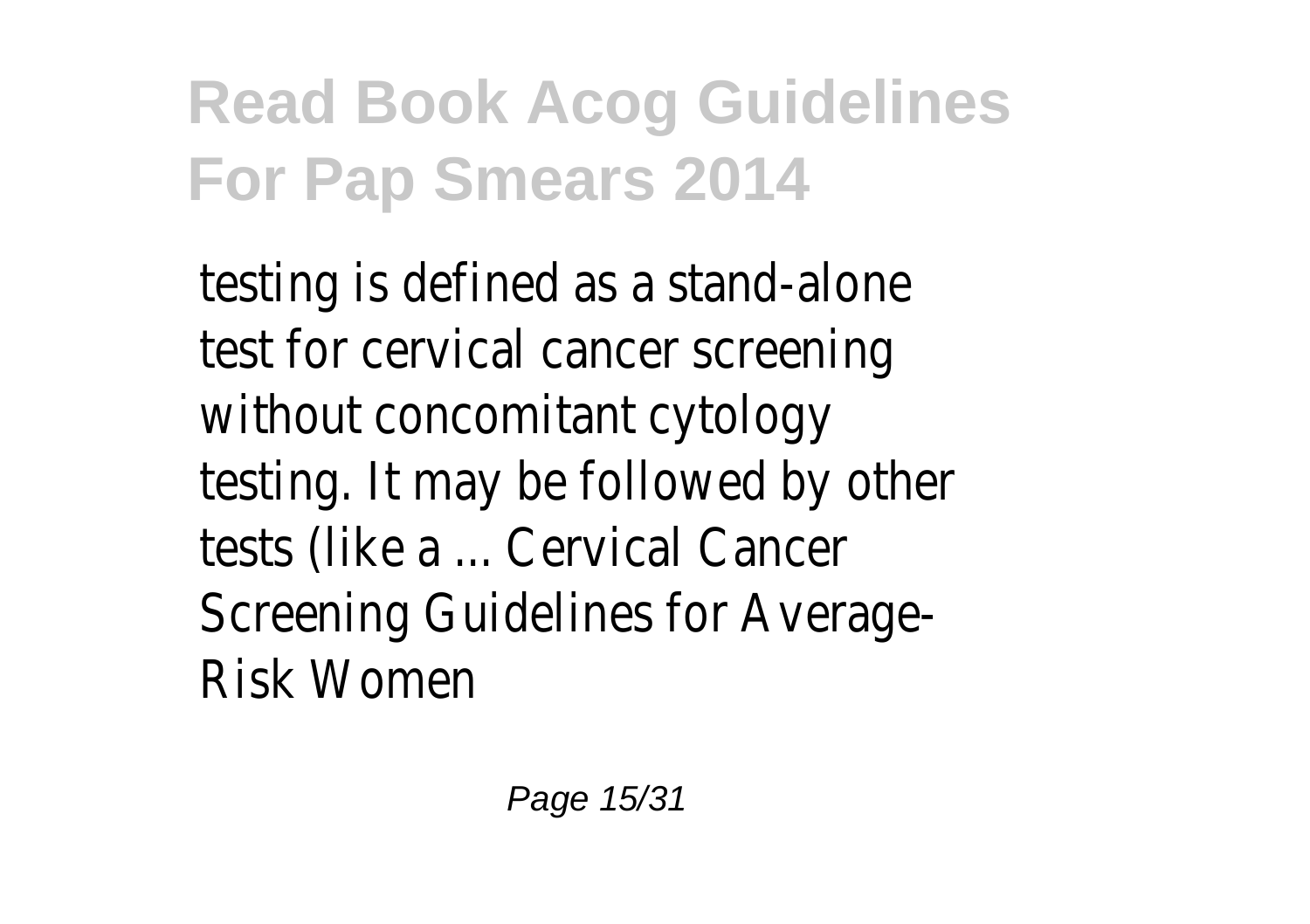Acog Guidelines For Pap Smear "Cervical Cancer Screening issued by ACOG in February 2016, explains that cervical cancer screening, used to find changes the cells of the cervix that co lead to cancer, includes the P Page 16/31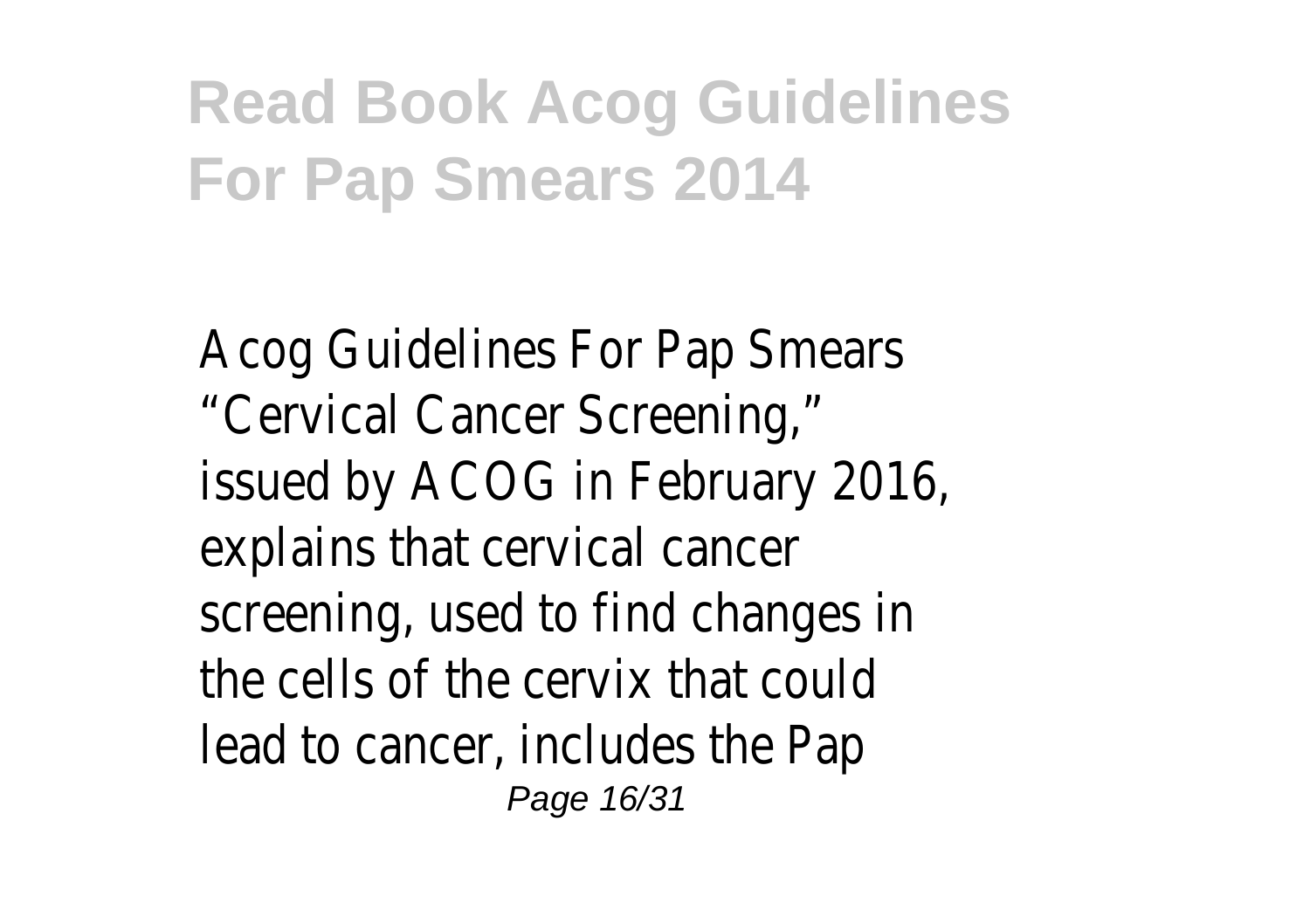test (Pap smear) and, for sor women, HPV testing. Read the Patient FAQ: Cervical Cance Screening

Pap Smears -- Clinica **Recommendation** The USPSTF recommend Page 17/31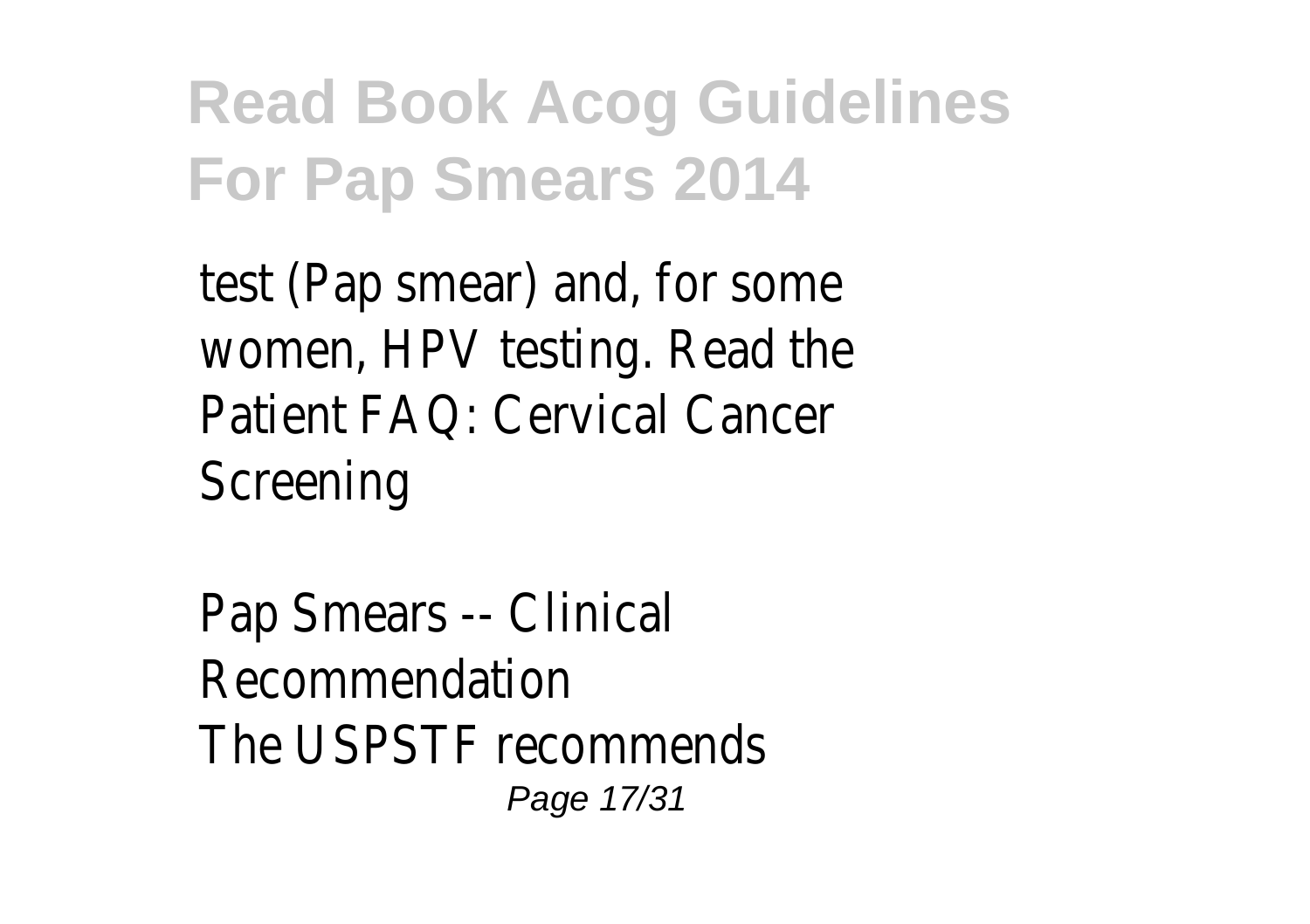screening for cervical cancer women age  $21$  to 65 years w cytology (Pap smear) every 3 years or, for women age 30 to 65 years who want to lengthen the screen interval, screening with combination of cytology and hum papillomavirus (HPV) testing eve Page 18/31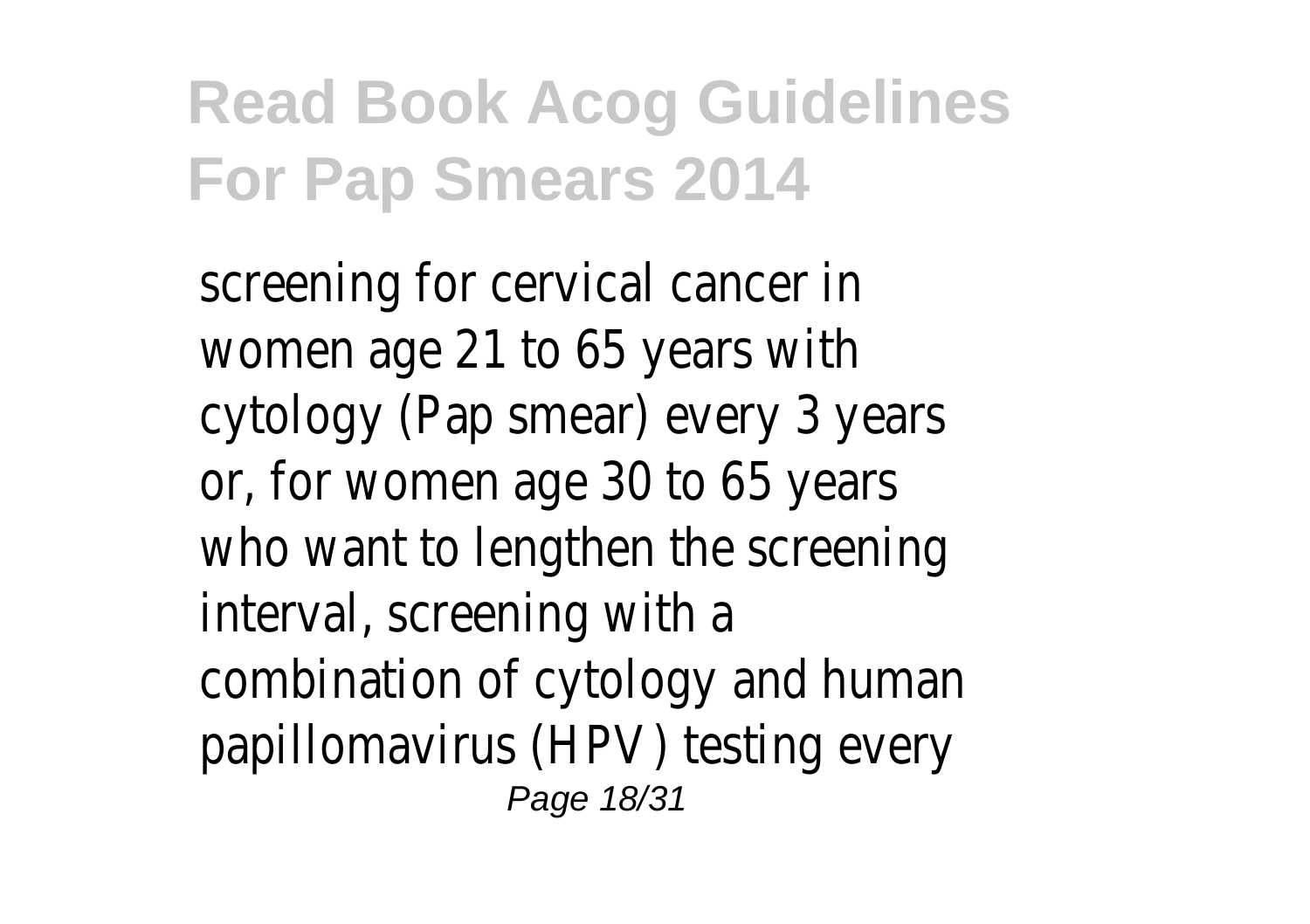5 years.

Cervical Cancer Screening Guidelines for Average-Risk Womer

A sample of cells is taken from a area where there may be infection to check for the sexual Page 19/31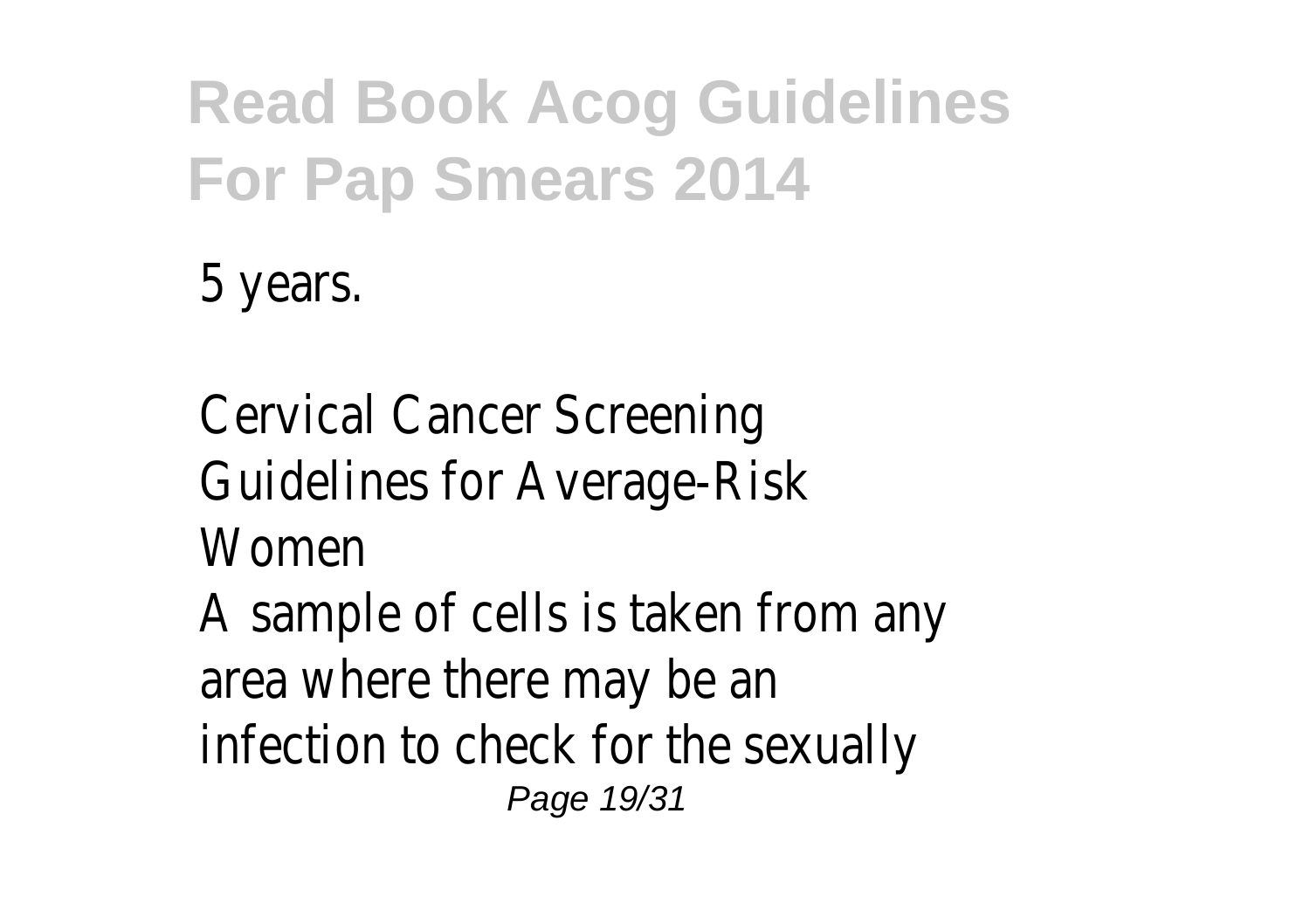transmitted infections gonorrh and chlamydia. A urine test also available for both infection Annually if you are -24 years and younger and sexually active or -2 years and older and have risk

**ThePapApp** 

Page 20/31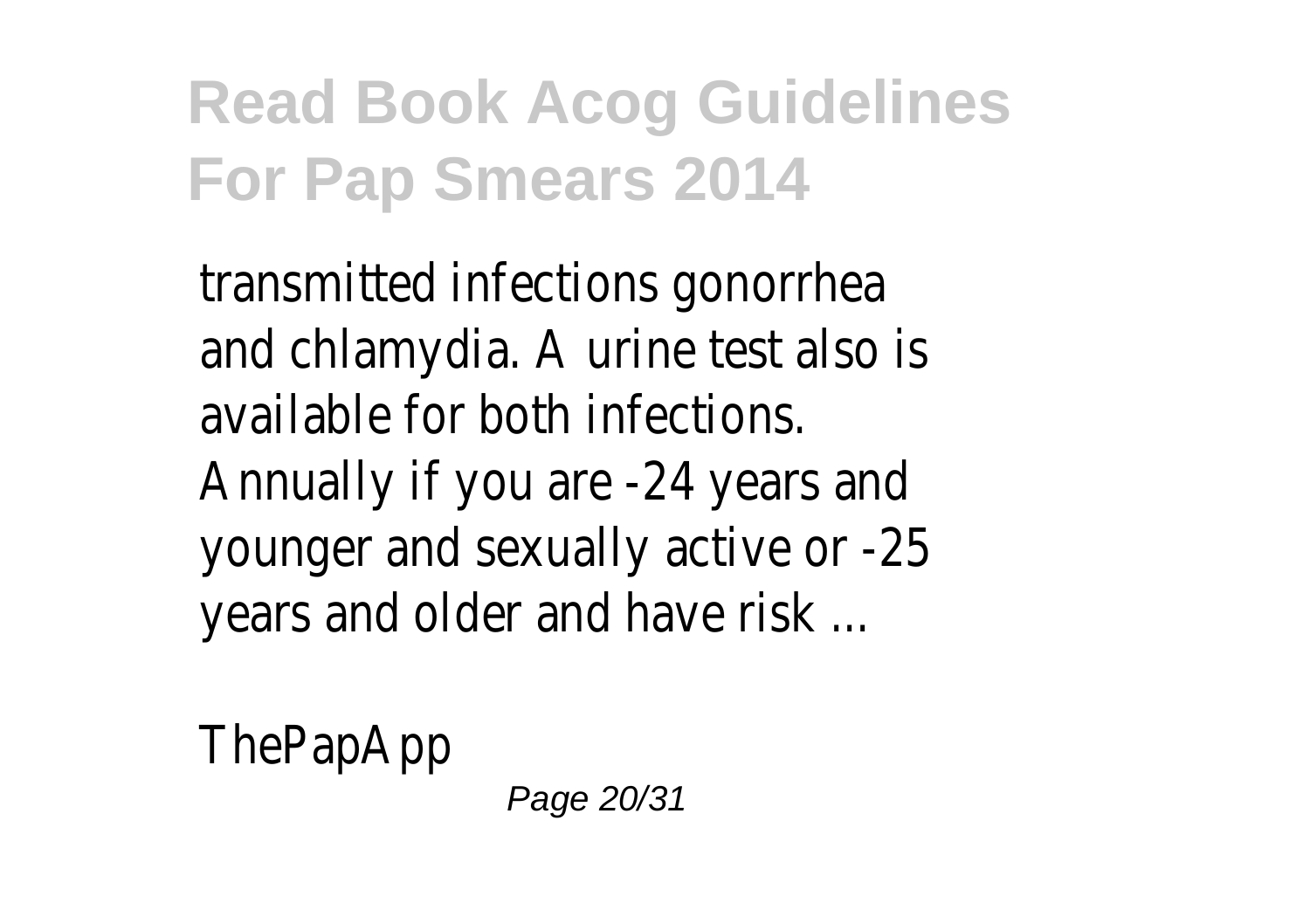ACOG's general recommendation that people with fema reproductive organs age  $30-6$ have an annual well-woma examination, that they not c annual Pap tests, and that they get Pap tests at three-year interval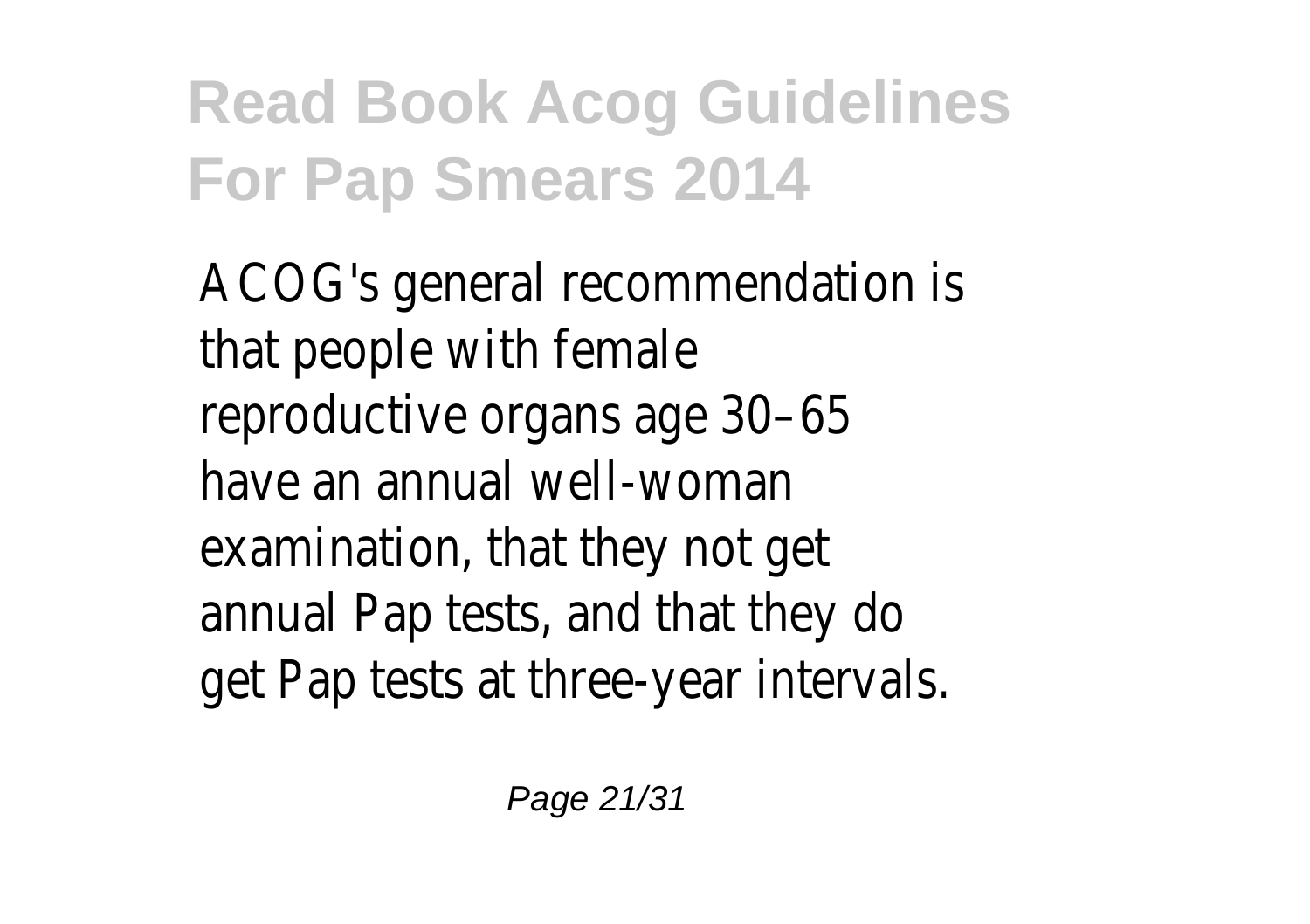New Cervical Cancer Screening Guidelines for Pap Smea Most women between the ages 21 and 29 need a pap smear every three years. The new pap sme guidelines (2012) recommend that woman's first pap smear should when she is 21 years old and r Page 22/31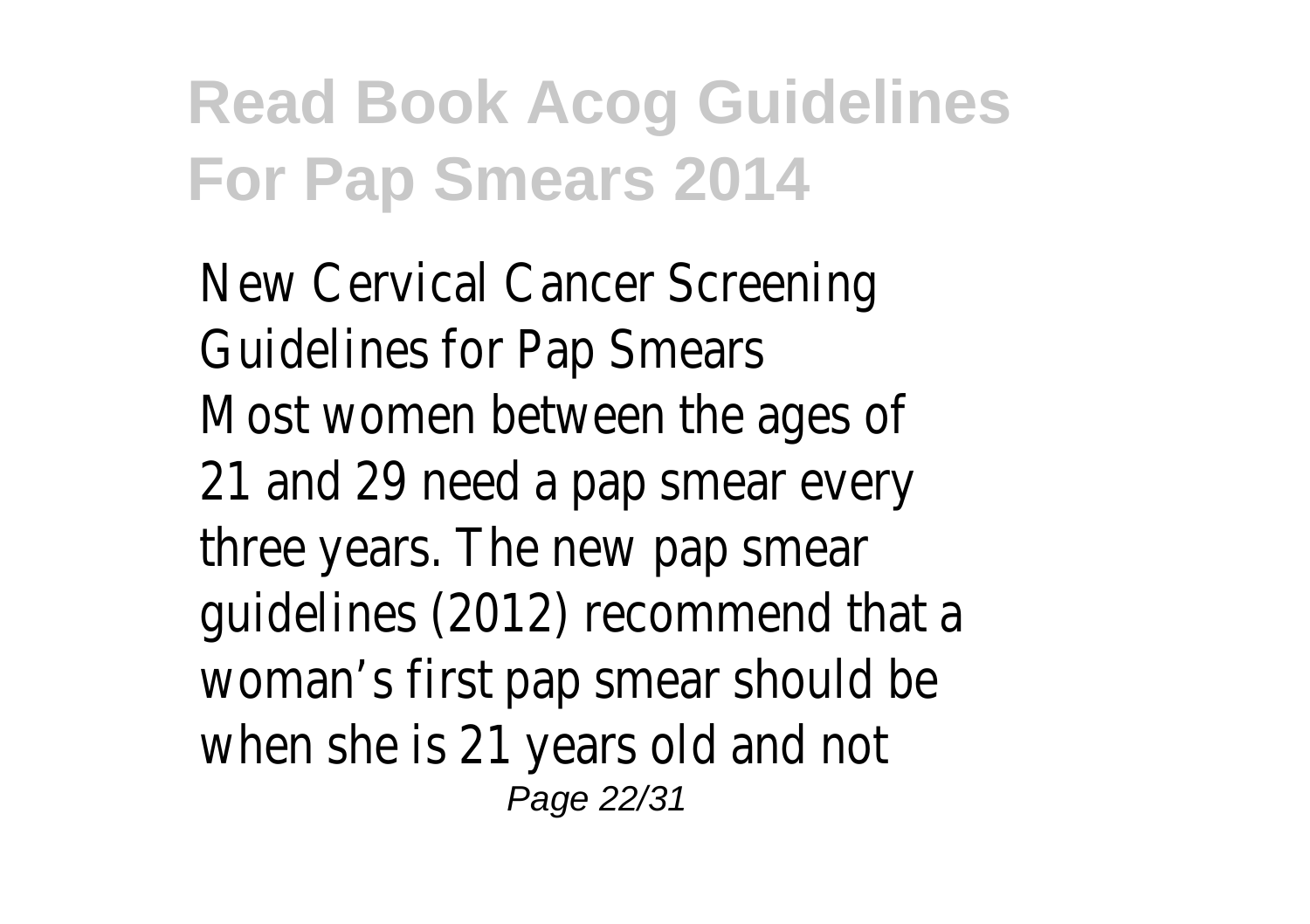before. Being sexual active does not change this recommendation.

Final Update Summary: Cervic Cancer: Screening - US ... The guidelines generally advise reduction in the number of test women get over their lifetime Page 23/31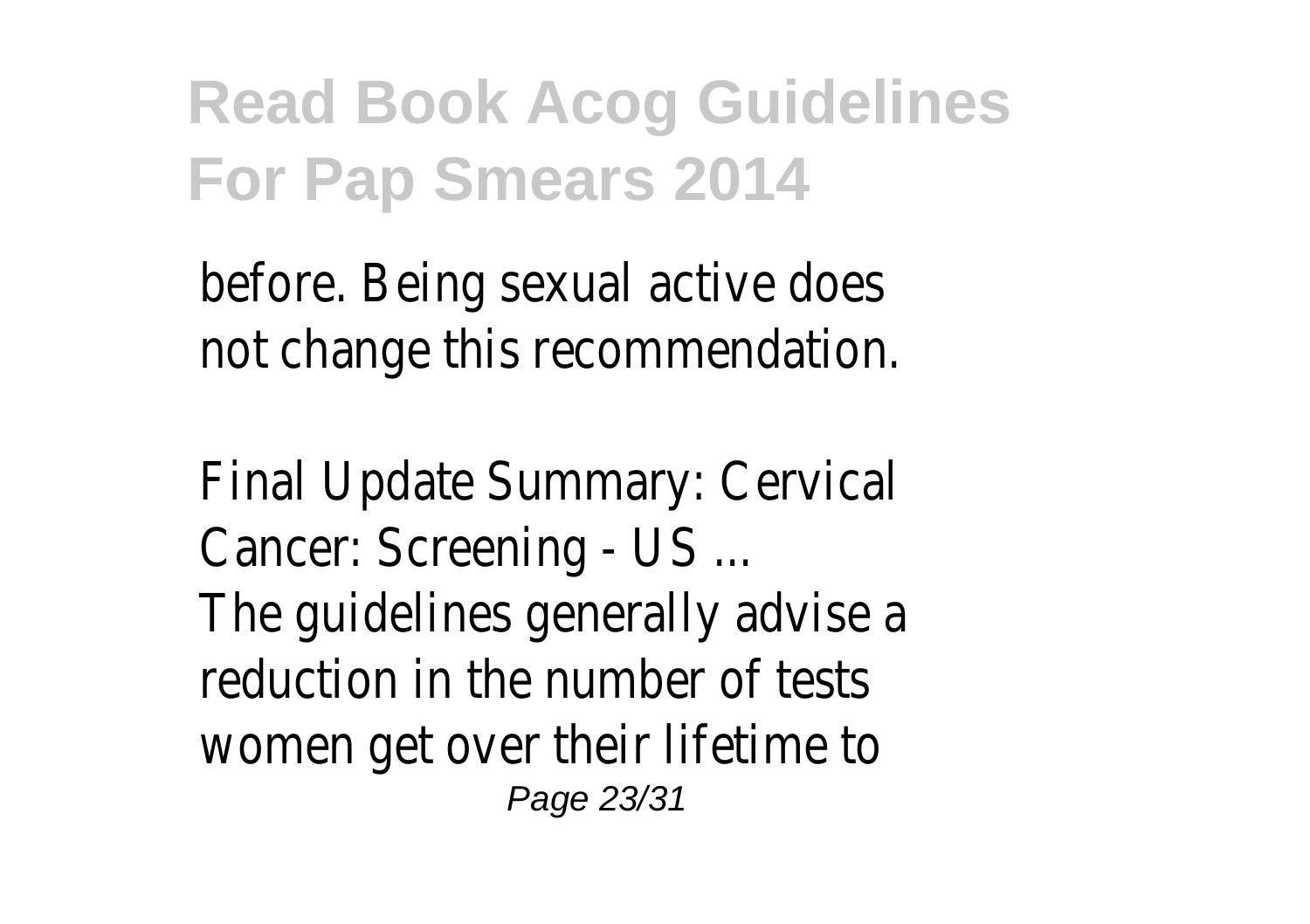better ensure that they receive benefits of testing while minimiz the harms, and include a preference for co-testing using the Pap to and HPV test for women age ad 30 to 65.

Pap Smear (Pap Test): Resoure Page 24/31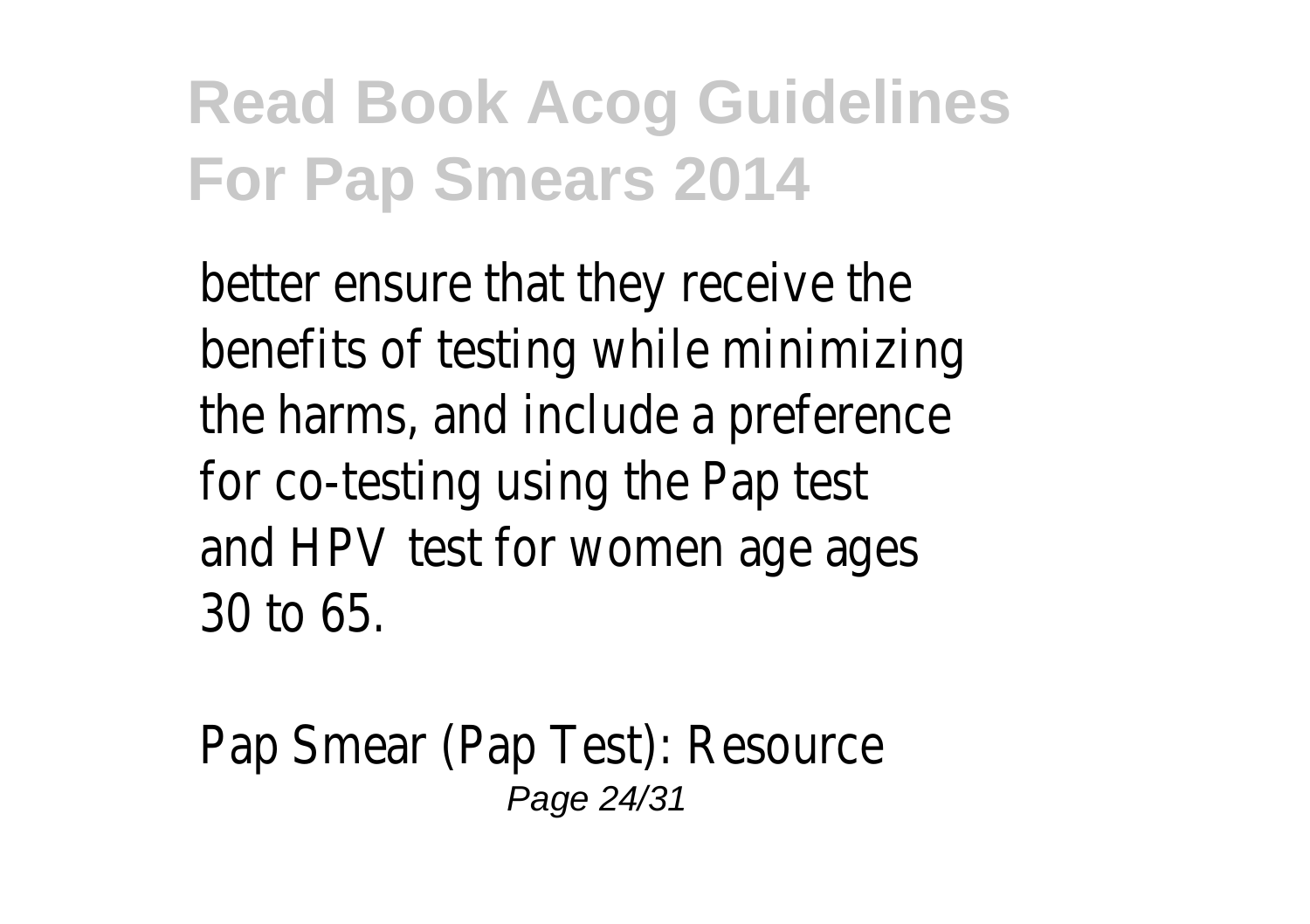Overview - ACOG What is cervical cancer screenine Cervical cancer screening is use to find abnormal changes in the cells of the cervix that could lead cancer. Screening includes the P test and, for some women, test for a virus called huma Page 25/31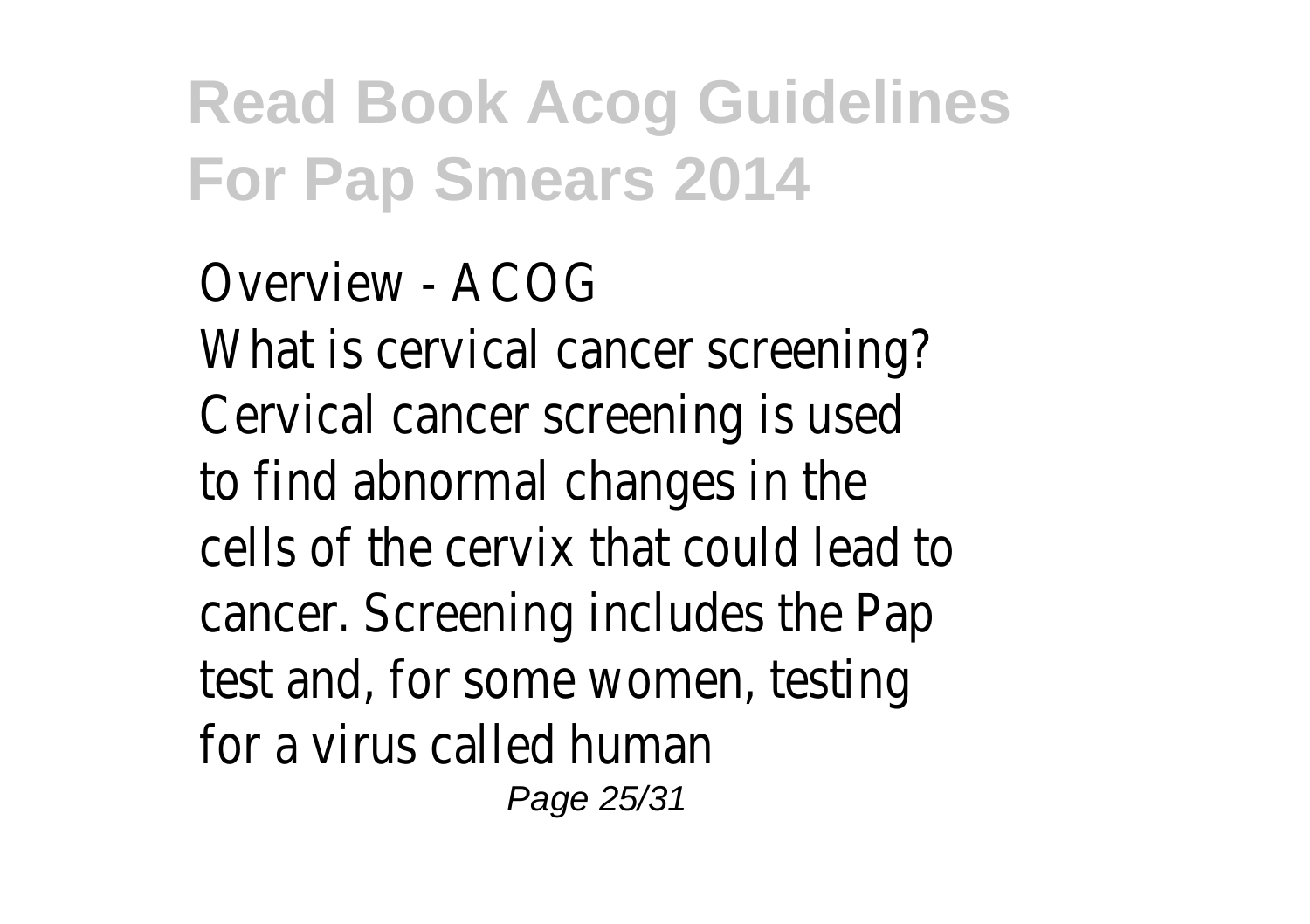papillomavirus (HPV) (see FAQ08 "Cervical Cancer Screening

Updated Guideline on Cervic Cancer Screening Issued by ACC These guidelines recommend that Pap smear screening of otherwi healthy women begin at age Page 26/31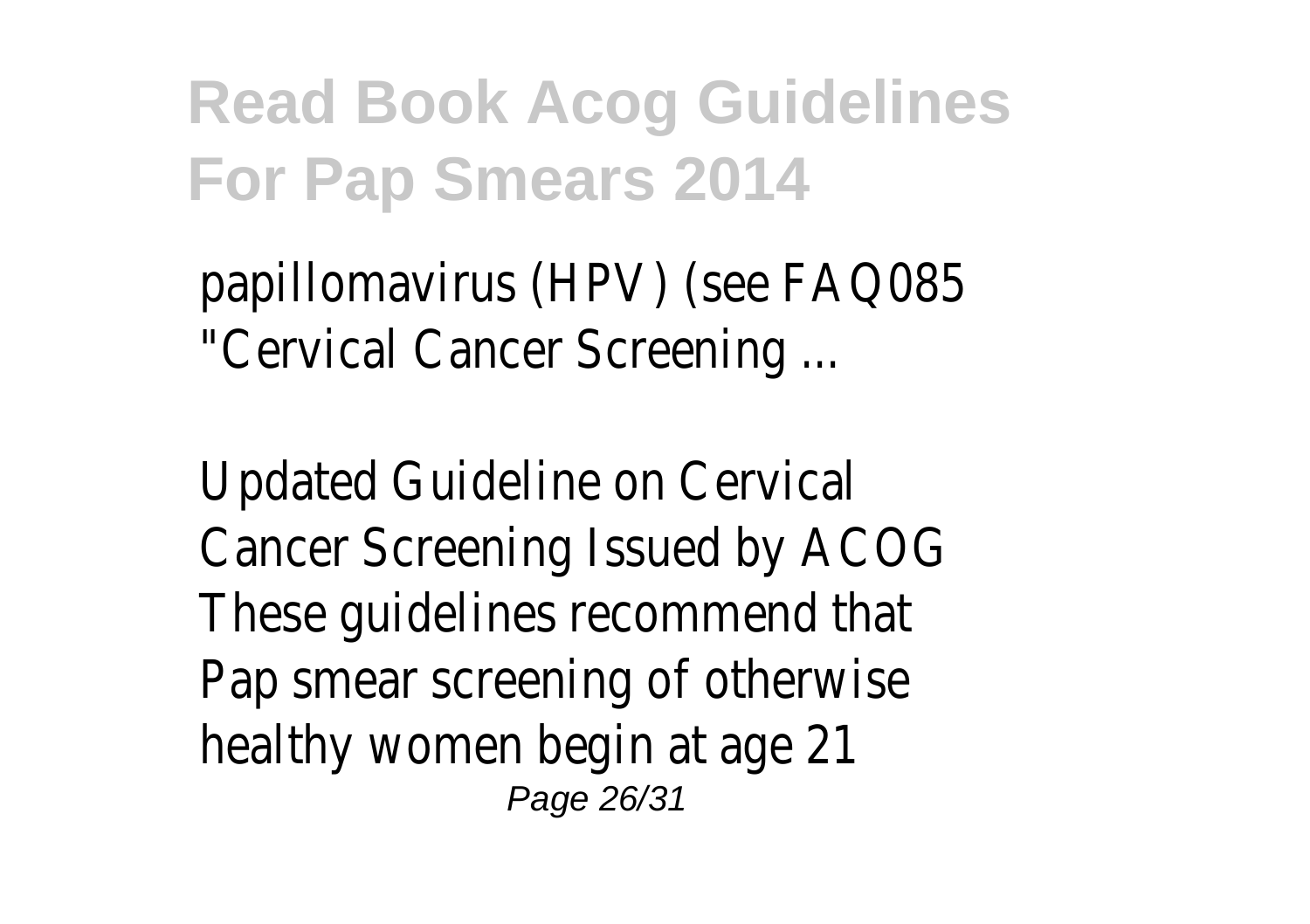regardless of the age of sexual initiation, then every 3 years ur age 30, then every 35 years.

Guidelines - ASCC Practice Advisory: Cervical Canc Screening (Update) August 29, 201 (Reaffirmed November 8, 2019)Th Page 27/31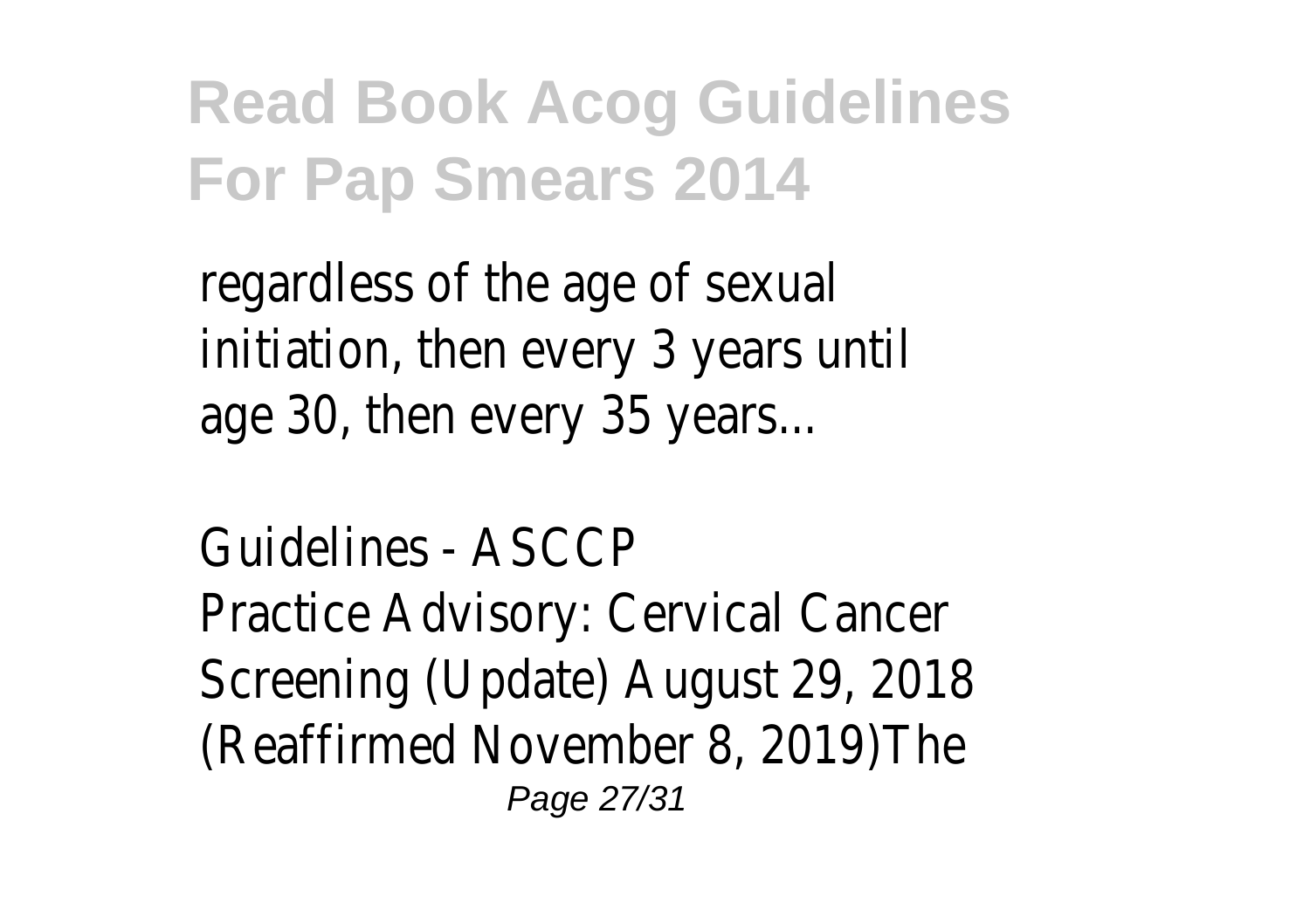Society of Gynecologic Oncolog and ASCCP endorse this documer On August 21, 2018, the U.S. Preventive Services Task Ford (USPSTF) published its finally recommendation statement (1) cervical cancer screening average-risk women (Table 1). Page 28/31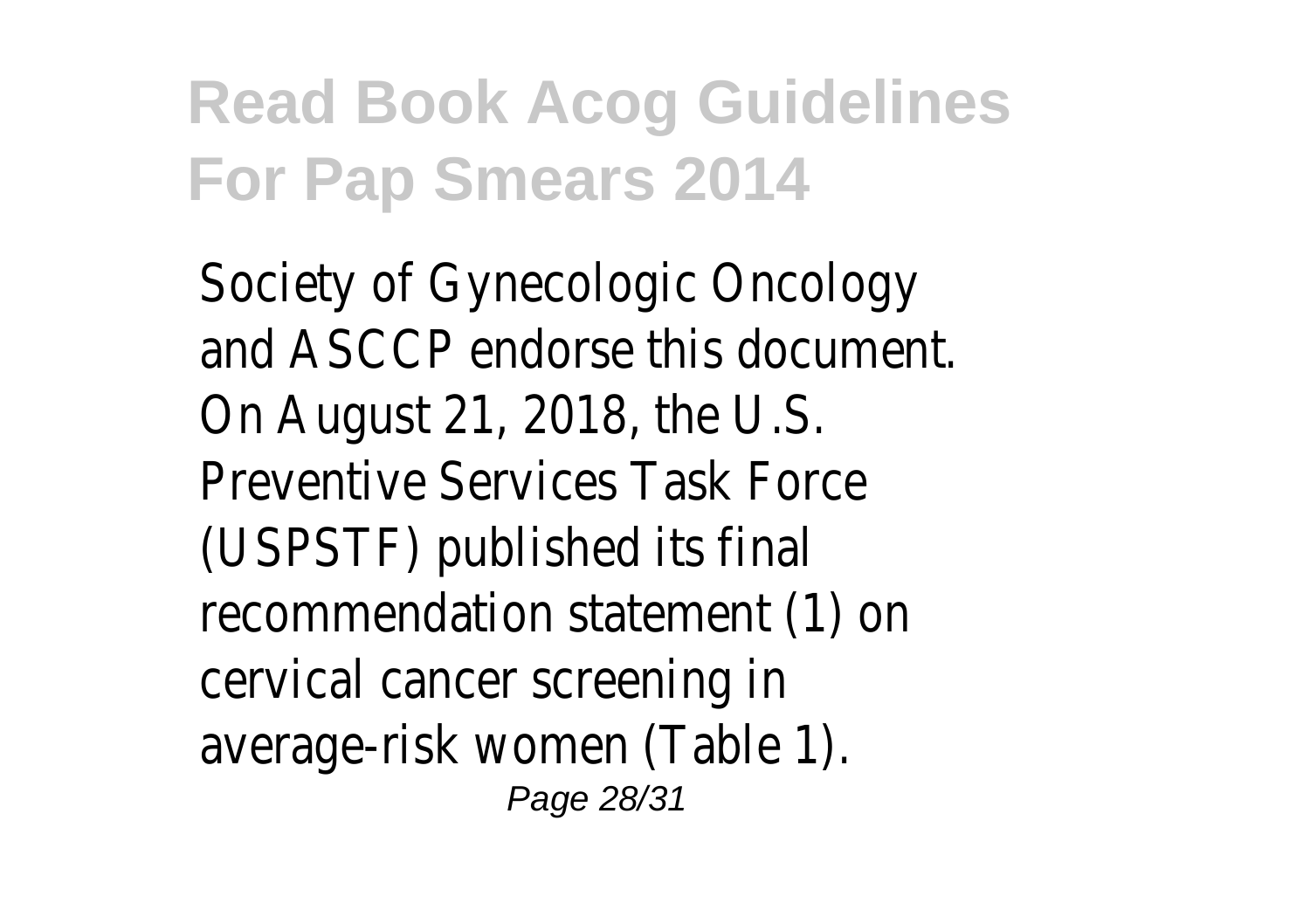Pap test - Wikipedia ACOG still recommends cytology testing alone every 3 years for women aged 21 to 29 year

Ages 19–39 Years: Exams an Screening Tests - ACO Page 29/31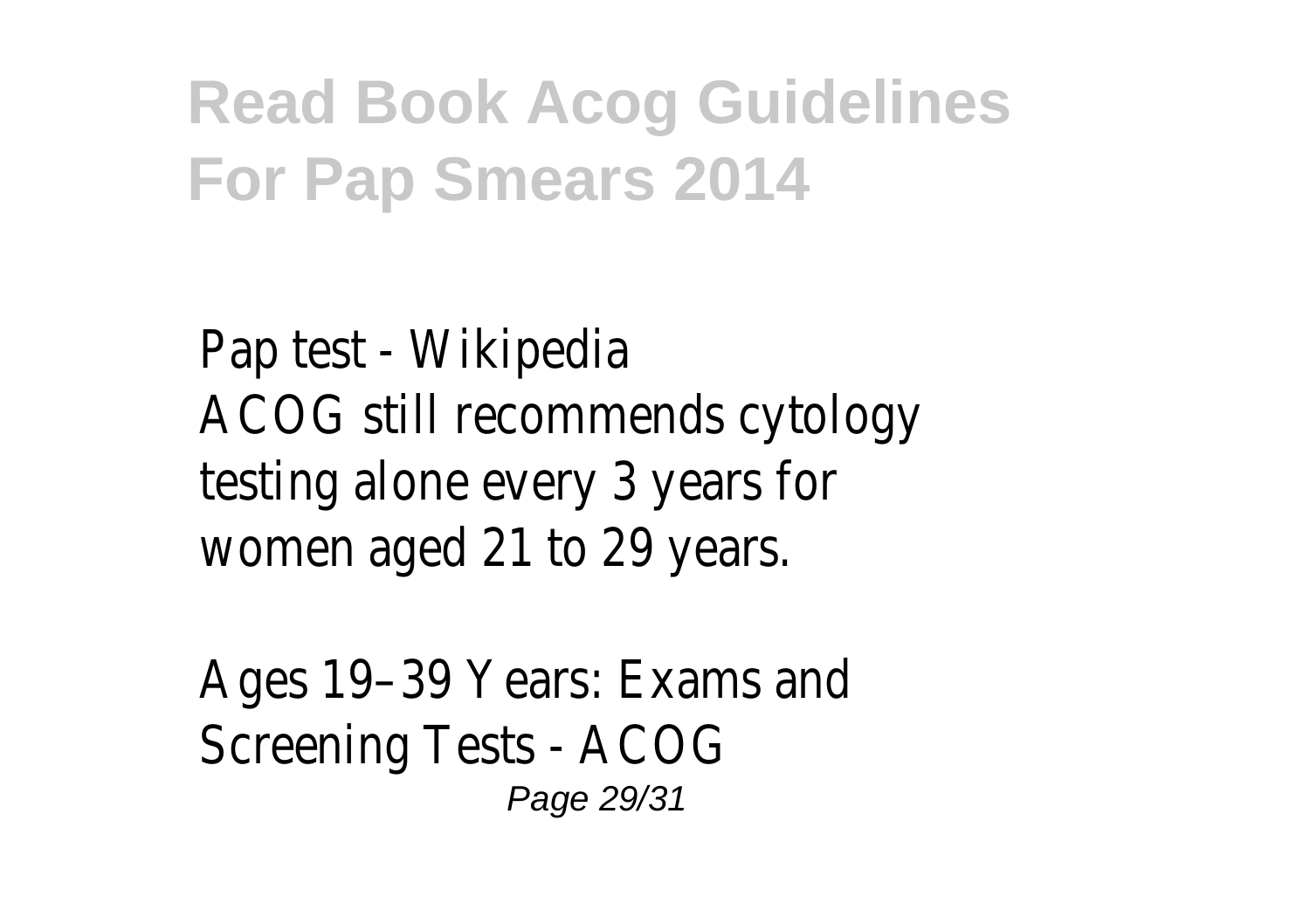The USPSTF recommend screening for cervical cancer women age  $21$  to 65 years w cytology (Pap smear) every 3 years or, for women ages 30 to 65 years who want to lengthen the screen

...